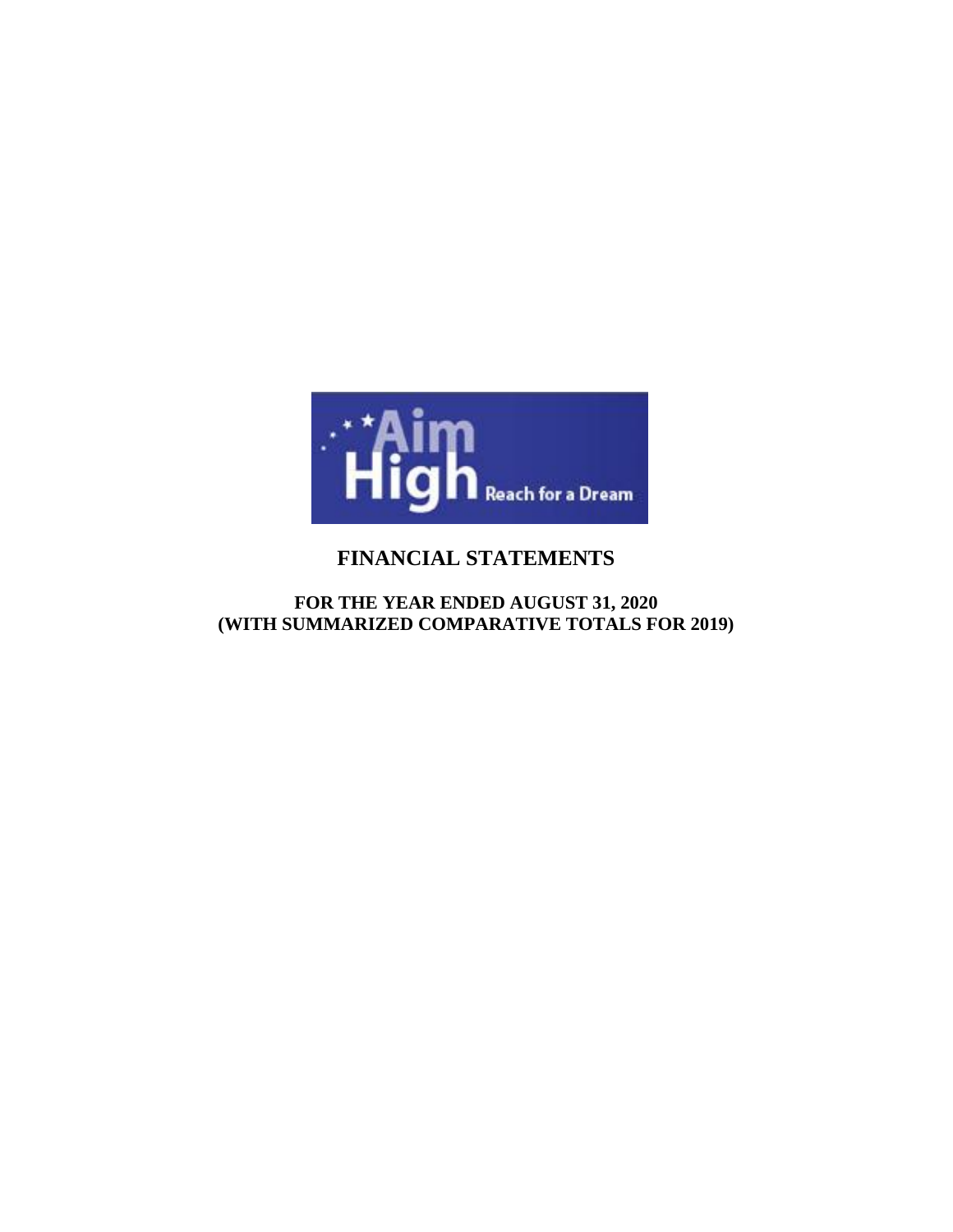## **CONTENTS**

|--|--|--|--|

## **Financial Statements**

|--|--|--|--|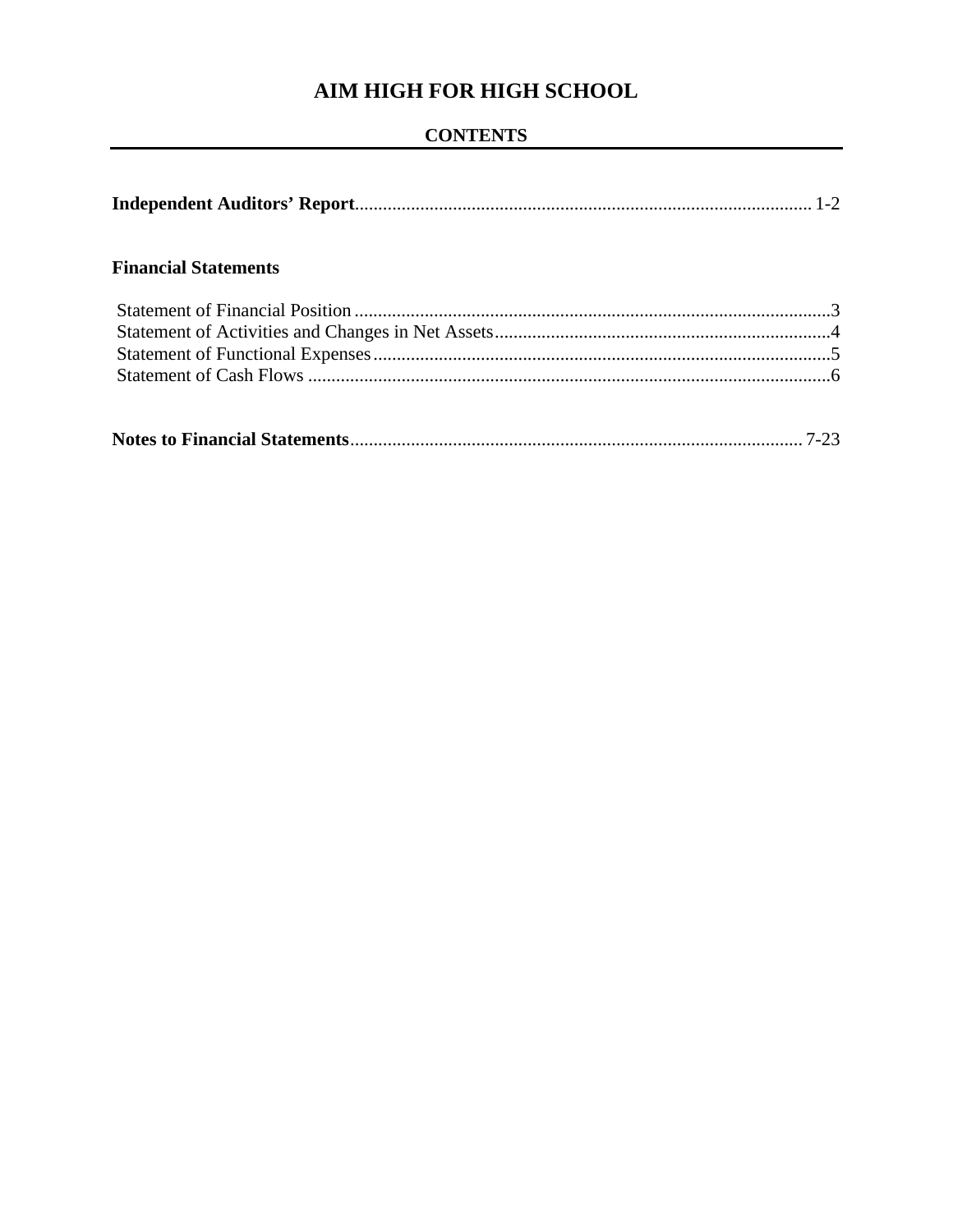

## **INDEPENDENT AUDITORS' REPORT**

## To the Board of Directors of **Aim High for High School**

### *Report on the Financial Statements*

We have audited the accompanying financial statements of Aim High for High School, (a nonprofit organization), which comprise the statement of financial position as of August 31, 2020, and the related statements of activities and changes in net assets, functional expenses, and cash flows for the year then ended, and the related notes to the financial statements.

### *Management's Responsibility for the Financial Statements*

Management is responsible for the preparation and fair presentation of these financial statements in accordance with accounting principles generally accepted in the United States of America; this includes the design, implementation, and maintenance of internal control relevant to the preparation and fair presentation of financial statements that are free from material misstatement, whether due to fraud or error.

#### *Auditors' Responsibility*

Our responsibility is to express an opinion on these financial statements based on our audit. We conducted our audit in accordance with auditing standards generally accepted in the United States of America. Those standards require that we plan and perform the audit to obtain reasonable assurance about whether the financial statements are free from material misstatement.

An audit involves performing procedures to obtain audit evidence about the amounts and disclosures in the financial statements. The procedures selected depend on the auditors' judgment, including the assessment of the risks of material misstatement of the financial statements, whether due to fraud or error. In making those risk assessments, the auditor considers internal control relevant to the entity's preparation and fair presentation of the financial statements in order to design audit procedures that are appropriate in the circumstances, but not for the purpose of expressing an opinion on the effectiveness of the entity's internal control. Accordingly, we express no such opinion. An audit also includes evaluating the appropriateness of accounting policies used and the reasonableness of significant accounting estimates made by management, as well as evaluating the overall presentation of the financial statements.

We believe that the audit evidence we have obtained is sufficient and appropriate to provide a basis for our audit opinion.



1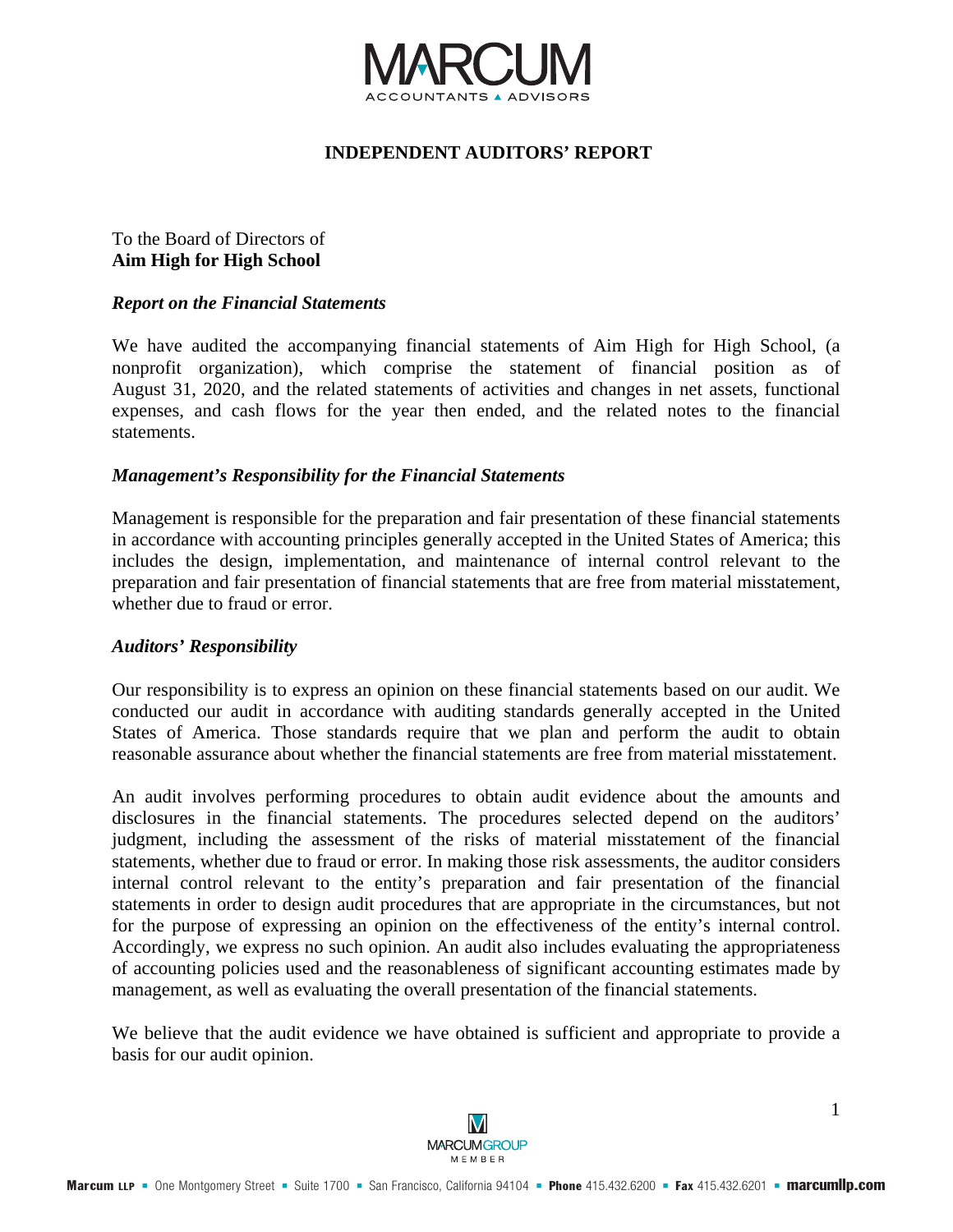## *Opinion*

In our opinion, the financial statements referred to above present fairly, in all material respects, the financial position of Aim High for High School as of August 31, 2020, and the changes in its net assets and its cash flows for the year then ended in accordance with accounting principles generally accepted in the United States of America.

## *Report on Summarized Comparative Information*

We have previously audited Aim High for High School's 2019 financial statements, and we expressed an unmodified audit opinion on those audited financial statements in our report dated January 29, 2020. In our opinion, the summarized comparative information presented herein as of and for the year ended August 31, 2019, is consistent, in all material respects, with the audited financial statements from which it has been derived.

Marcum LLP

San Francisco, California January 21, 2021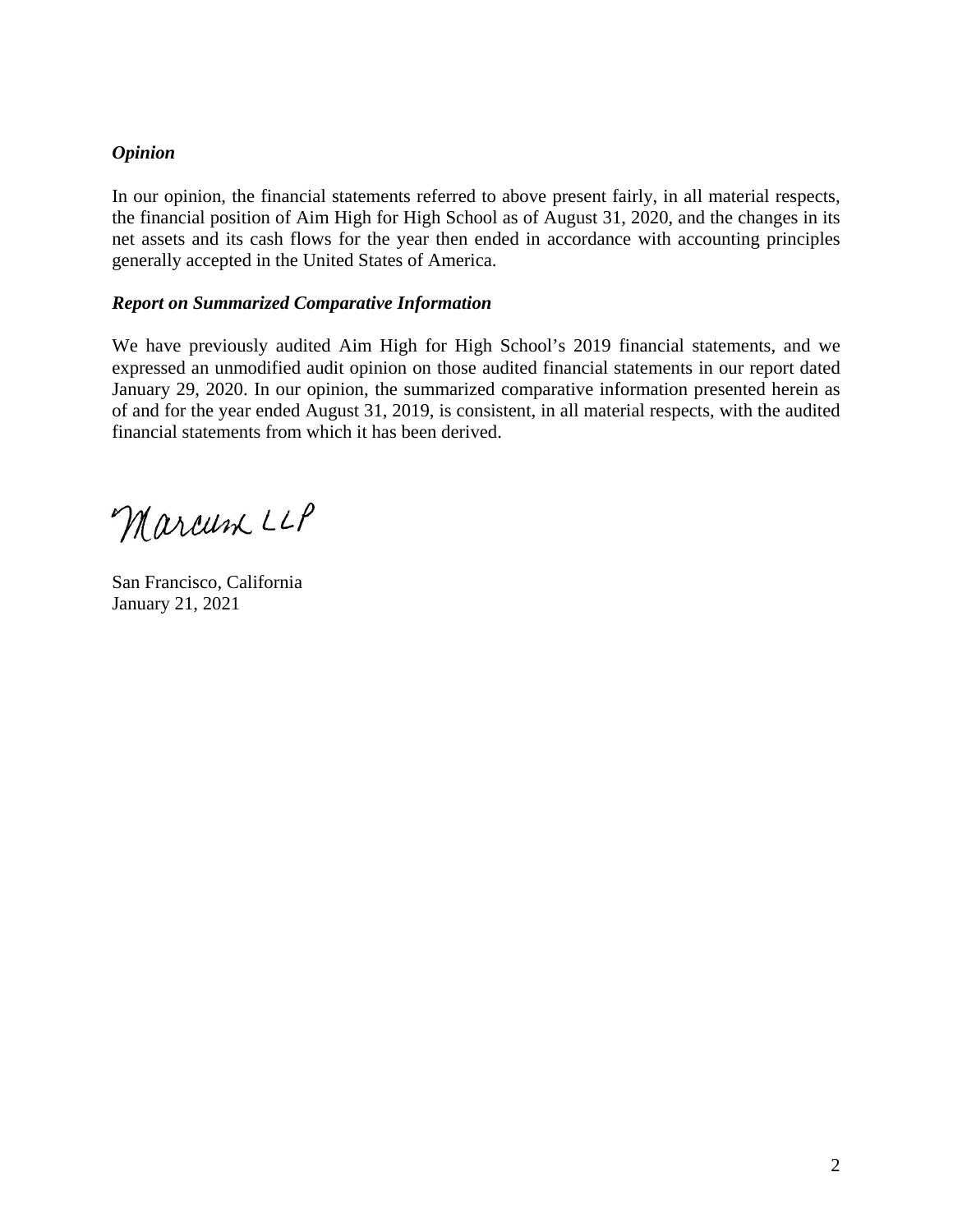## **STATEMENT OF FINANCIAL POSITION**

# **AUGUST 31, 2020 (WITH SUMMARIZED COMPARATIVE TOTALS FOR 2019)**

|                                                                            | 2020                         | 2019                                              |
|----------------------------------------------------------------------------|------------------------------|---------------------------------------------------|
| <b>Assets</b>                                                              |                              |                                                   |
| Cash and cash equivalents<br>Promises to give, net<br>Grants receivable    | \$<br>4,096,448<br>1,604,000 | $\mathbb{S}$<br>2,122,027<br>1,754,587<br>262,487 |
| Other receivable<br>Investments<br>Deposits and prepaid expenses           | 7,061,392<br>55,119          | 2,661<br>5,361,843<br>88,472                      |
| Property and equipment, net<br><b>Total Assets</b>                         | 101,421<br>12,918,380<br>\$  | 189,833<br>$\mathbb{S}$<br>9,781,910              |
| <b>Liabilities and Net Assets</b>                                          |                              |                                                   |
| <b>Liabilities</b><br>Accounts payable and accrued expenses<br>PPP Loan    | \$<br>197,225<br>446,090     | $\mathbb{S}$<br>165,538                           |
| <b>Total Liabilities</b>                                                   | 643,315                      | 165,538                                           |
| <b>Net Assets</b><br>Without donor restrictions<br>With donor restrictions | 10,520,033<br>1,755,032      | 7,599,298<br>2,017,074                            |
| <b>Total Net Assets</b>                                                    | 12,275,065                   | 9,616,372                                         |
| <b>Total Liabilities and Net Assets</b>                                    | 12,918,380                   | \$<br>9,781,910                                   |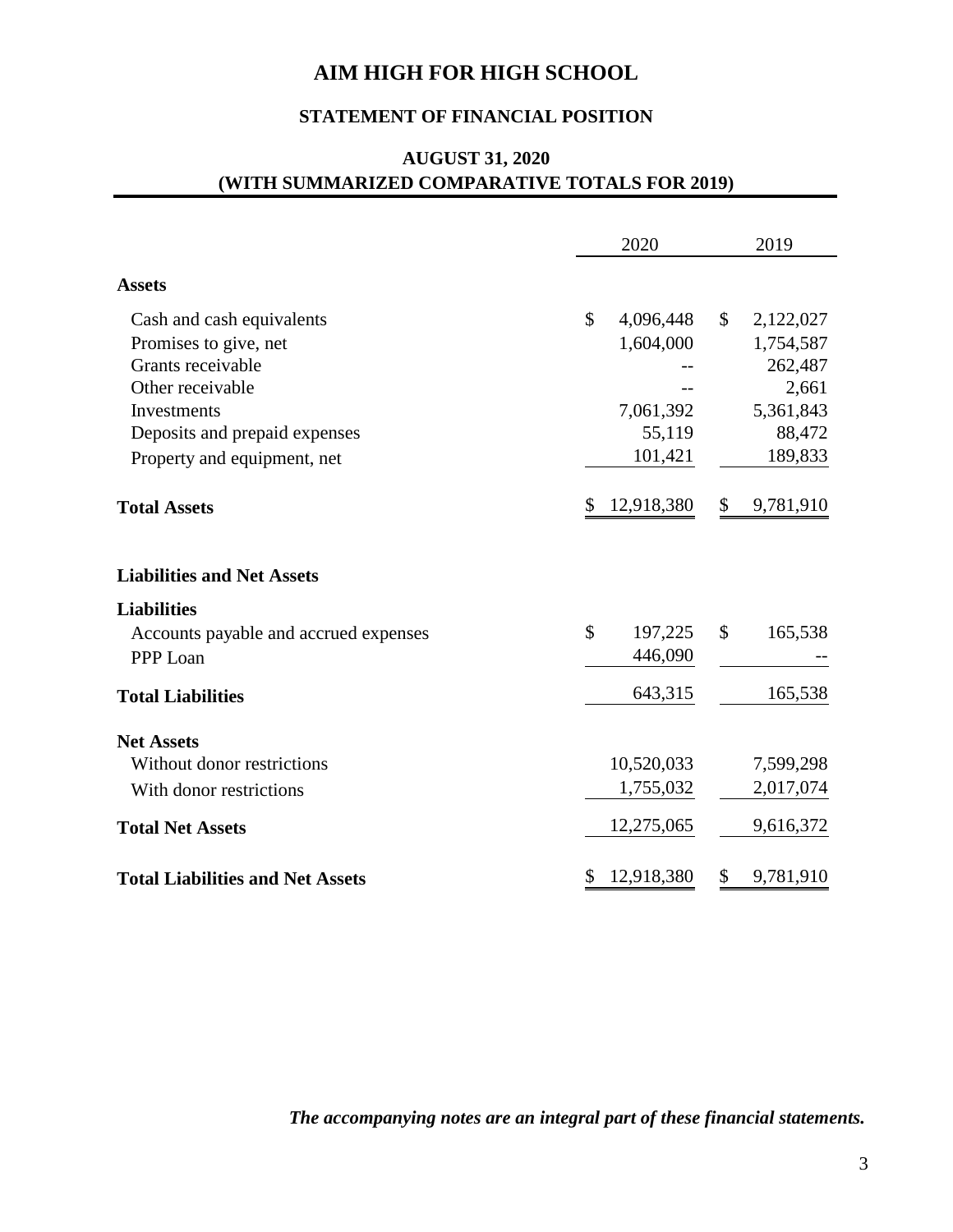#### **STATEMENT OF ACTIVITIES AND CHANGES IN NET ASSETS**

## **FOR THE YEAR ENDED AUGUST 31, 2020 (WITH SUMMARIZED COMPARATIVE TOTALS FOR 2019)**

|                                                 |                      | 2020         |    |              |              |            |                | 2019       |
|-------------------------------------------------|----------------------|--------------|----|--------------|--------------|------------|----------------|------------|
|                                                 | <b>Without Donor</b> |              |    | With Donor   |              |            |                |            |
|                                                 |                      | Restrictions |    | Restrictions |              | Total      |                | Total      |
| <b>Revenue, Gains, and Other Support</b>        |                      |              |    |              |              |            |                |            |
| Contributions and gifts                         | \$                   | 4,055,193    | S. | 2,091,305    | $\mathbb{S}$ | 6,146,498  | $\mathbb{S}^-$ | 11,857,045 |
| Grants                                          |                      |              |    | 176,079      |              | 176,079    |                | 262,487    |
| In-kind contributions                           |                      | 4,738        |    |              |              | 4,738      |                | 189,770    |
| Other income                                    |                      | 57,462       |    | $-1$         |              | 57,462     |                | 55,288     |
| Investment income                               |                      | 141,500      |    |              |              | 141,500    |                | 6,284      |
| Net unrealized and realized gain on investments |                      | 610,167      |    |              |              | 610,167    |                | 338,284    |
| Net assets released from restrictions           |                      | 2,529,426    |    | (2,529,426)  |              |            |                |            |
| <b>Total Revenue, Gains, and Other Support</b>  |                      | 7,398,486    |    | (262, 042)   |              | 7,136,444  |                | 12,709,158 |
| <b>Expenses</b>                                 |                      |              |    |              |              |            |                |            |
| Programs                                        |                      | 2,622,427    |    |              |              | 2,622,427  |                | 4,971,712  |
| Fundraising and development                     |                      | 1,211,243    |    |              |              | 1,211,243  |                | 1,315,078  |
| General and administrative                      |                      | 644,081      |    |              |              | 644,081    |                | 526,617    |
| <b>Total Expenses</b>                           |                      | 4,477,751    |    |              |              | 4,477,751  |                | 6,813,407  |
| <b>Change in Net Assets</b>                     |                      | 2,920,735    |    | (262,042)    |              | 2,658,693  |                | 5,895,751  |
| <b>Net Assets - Beginning</b>                   |                      | 7,599,298    |    | 2,017,074    |              | 9,616,372  |                | 3,720,621  |
| <b>Net Assets - Ending</b>                      |                      | 10,520,033   |    | 1,755,032    |              | 12,275,065 |                | 9,616,372  |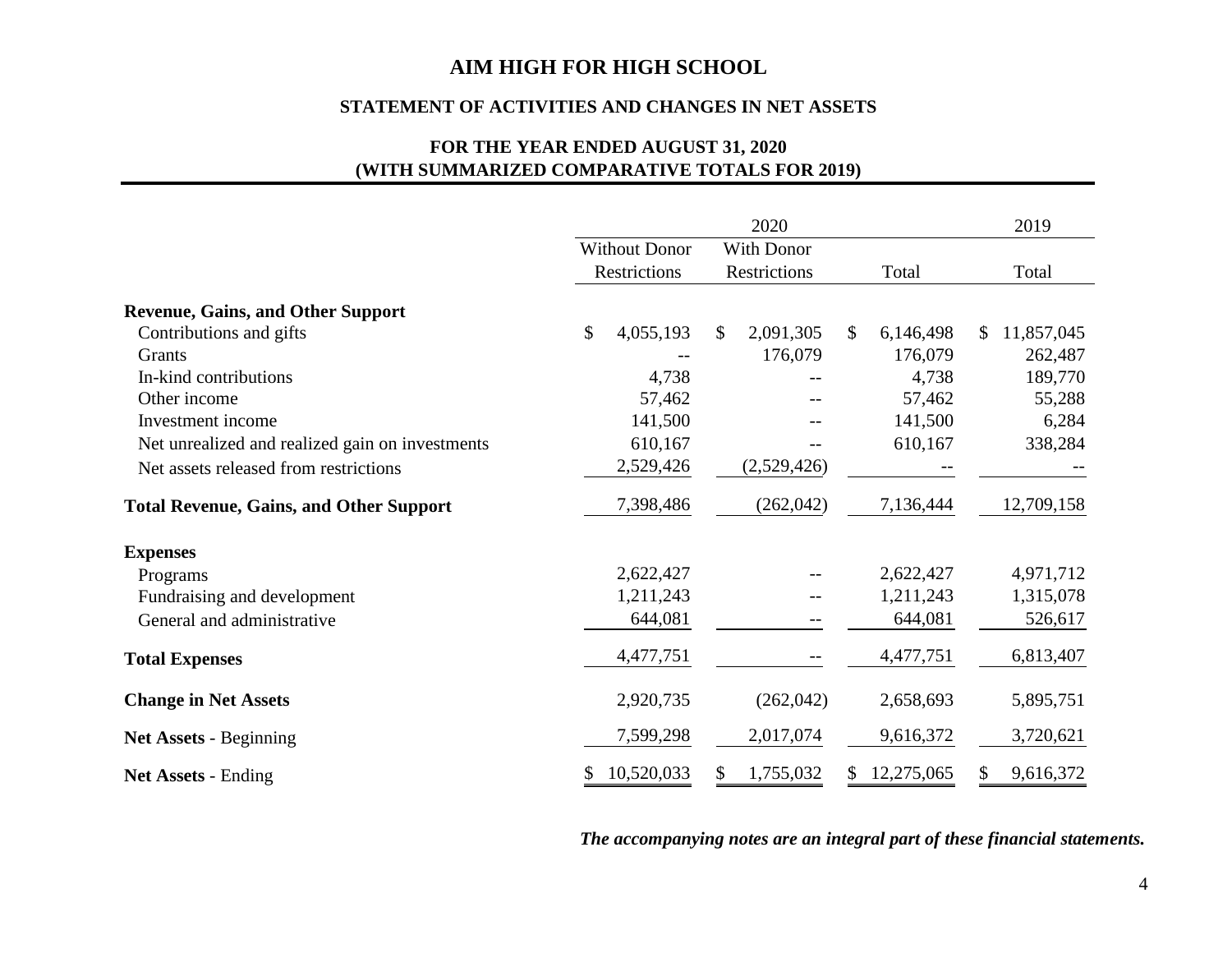### **STATEMENT OF FUNCTIONAL EXPENSES**

# **FOR THE YEAR ENDED AUGUST 31, 2020 (WITH SUMMARIZED COMPARATIVE TOTALS FOR 2019)**

|                       |                          |                |                          |                          | 2020            |                          |                            |                 | 2019            |
|-----------------------|--------------------------|----------------|--------------------------|--------------------------|-----------------|--------------------------|----------------------------|-----------------|-----------------|
|                       |                          |                | Programs                 |                          |                 |                          | <b>Supporting Services</b> |                 |                 |
|                       |                          |                |                          | Admissions and           |                 | Fundraising              | General                    |                 |                 |
|                       |                          | Teaching and   | Outdoor                  | and Student              |                 | and                      | and                        |                 |                 |
|                       | Summer                   | Learning       | Education                | Opportunities            | Total           | Development              | Administrative             | Total           | Total           |
| Salaries and          |                          |                |                          |                          |                 |                          |                            |                 |                 |
| related expenses      | \$1,127,141              | 264,775<br>\$. | $\mathbb{S}$<br>$-$      | \$<br>614,859            | 2,006,775<br>\$ | 767,102<br><sup>\$</sup> | 554,505<br>\$              | 3,328,382<br>\$ | 4,867,265<br>\$ |
| Special events        |                          |                |                          |                          |                 | 270,957                  | --                         | 270,957         | 349,195         |
| Facility rent         | 124,404                  | 10,178         | 4,173                    | 26,660                   | 165,415         | 29,487                   | 21,315                     | 216,217         | 275,780         |
| Professional services | 83,704                   | 5,761          | $-\!$ $\!-$              | 13,442                   | 102,907         | 25,874                   | 12,064                     | 140,845         | 170,966         |
| Consultants           | 3,625                    | 93,778         | $-\!$                    | 232                      | 97,635          | 19,088                   | 322                        | 117,045         | 52,568          |
| General office        |                          |                |                          |                          |                 |                          |                            |                 |                 |
| expenses              | 21,215                   | 5,811          |                          | 16,308                   | 43,334          | 52,589                   | 10,919                     | 106,842         | 172,783         |
| Depreciation          | 88,412                   |                | $- -$                    |                          | 88,412          |                          |                            | 88,412          | 79,836          |
| Curriculum            | 38,832                   | 7,322          | $-\!$ $\!-$              | 3,003                    | 49,157          | 2,490                    | 2,884                      | 54,531          | 271,785         |
| Insurance             | 30,289                   | 2,833          | $-\!$ $\!-$              | 6,578                    | 39,700          | 8,207                    | 5,933                      | 53,840          | 49,148          |
| Technology            | 2,060                    | 3,923          | 10                       | 4,131                    | 10,124          | 19,035                   | 20,903                     | 50,062          | 80,228          |
| Food                  | 46                       | 7,357          | $\overline{\phantom{a}}$ | 573                      | 7,976           | 2,639                    | 3,935                      | 14,550          | 36,424          |
| Transportation        | 80                       | 10,169         | --                       | 718                      | 10,967          | 1,057                    | 942                        | 12,966          | 168,663         |
| Other in-kind         |                          |                |                          |                          |                 |                          |                            |                 |                 |
| contributions         |                          |                |                          |                          |                 | 4,738                    |                            | 4,738           | 21,770          |
| In-kind facility rent | $\overline{\phantom{m}}$ | $--$           | $\overline{\phantom{m}}$ | $\overline{\phantom{m}}$ | $-\!$ $\!-$     | $-\!$                    | --                         | $-$             | 168,000         |
| All others            | 25                       | --             |                          |                          | 25              | 7,980                    | 10,359                     | 18,364          | 48,996          |
| <b>Total</b>          | \$1,519,833              | 411,907        | 4,183<br>\$              | 686,504<br>\$            | \$2,622,427     | \$1,211,243              | 644,081<br>\$.             | 4,477,751<br>\$ | \$6,813,407     |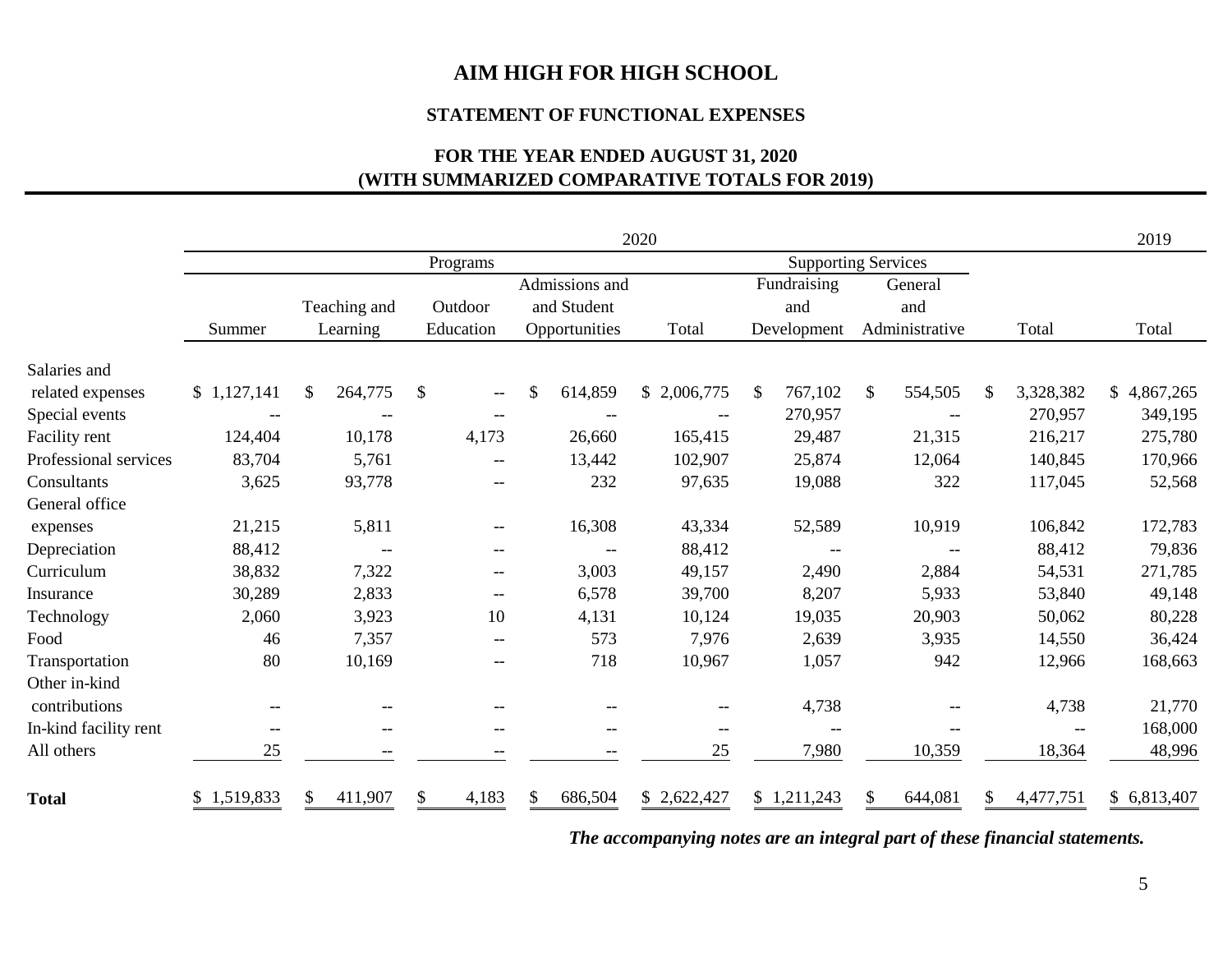# **STATEMENT OF CASH FLOWS**

## **FOR THE YEAR ENDED AUGUST 31, 2020 (WITH SUMMARIZED COMPARATIVE TOTALS FOR 2019)**

|                                                           | 2020            | 2019            |
|-----------------------------------------------------------|-----------------|-----------------|
| <b>Cash Flows From Operating Activities</b>               |                 |                 |
| Change in net assets                                      | \$<br>2,658,693 | \$<br>5,895,751 |
| Adjustments to reconcile change in net assets to net cash |                 |                 |
| provided by operating activities:                         |                 |                 |
| Donated marketable securities                             | (150, 047)      | (5,044,750)     |
| Allowance for uncollectible promises to give              | (3,660)         | 24,041          |
| Change in discount on promises to give                    | (36,321)        | 167,025         |
| Net unrealized and realized gain on investments           | (610, 167)      | (338, 284)      |
| Depreciation                                              | 88,412          | 79,836          |
| Changes in operating assets and liabilities:              |                 |                 |
| Promises to give                                          | 190,568         | (1,054,517)     |
| Grants receivable                                         | 262,487         | 371,638         |
| Other receivable                                          | 2,661           | (2,861)         |
| Deposits and prepaid expenses                             | 33,353          | (2,613)         |
| Accounts payable and accrued expenses                     | 31,687          | 66,138          |
| <b>Net Cash Provided by Operating Activities</b>          | 2,467,666       | 161,404         |
| <b>Cash Flows From Investing Activities</b>               |                 |                 |
| Purchase of property and equipment                        |                 | (4,960)         |
| Proceeds from the sale of investments                     | 151,550         | 5,076,083       |
| Purchase of investments                                   | (1,090,885)     | (5,054,892)     |
| Net Cash (Used in) Provided by Investing Activities       | (939, 335)      | 16,231          |
| <b>Cash Flows From Financing Activities</b>               |                 |                 |
| Proceeds from PPP Loan                                    | 446,090         |                 |
| <b>Net Increase in Cash and Cash Equivalents</b>          | 1,974,421       | 177,635         |
| <b>Cash and Cash Equivalents - Beginning</b>              | 2,122,027       | 1,944,392       |
| <b>Cash and Cash Equivalents - Ending</b>                 | \$<br>4,096,448 | \$<br>2,122,027 |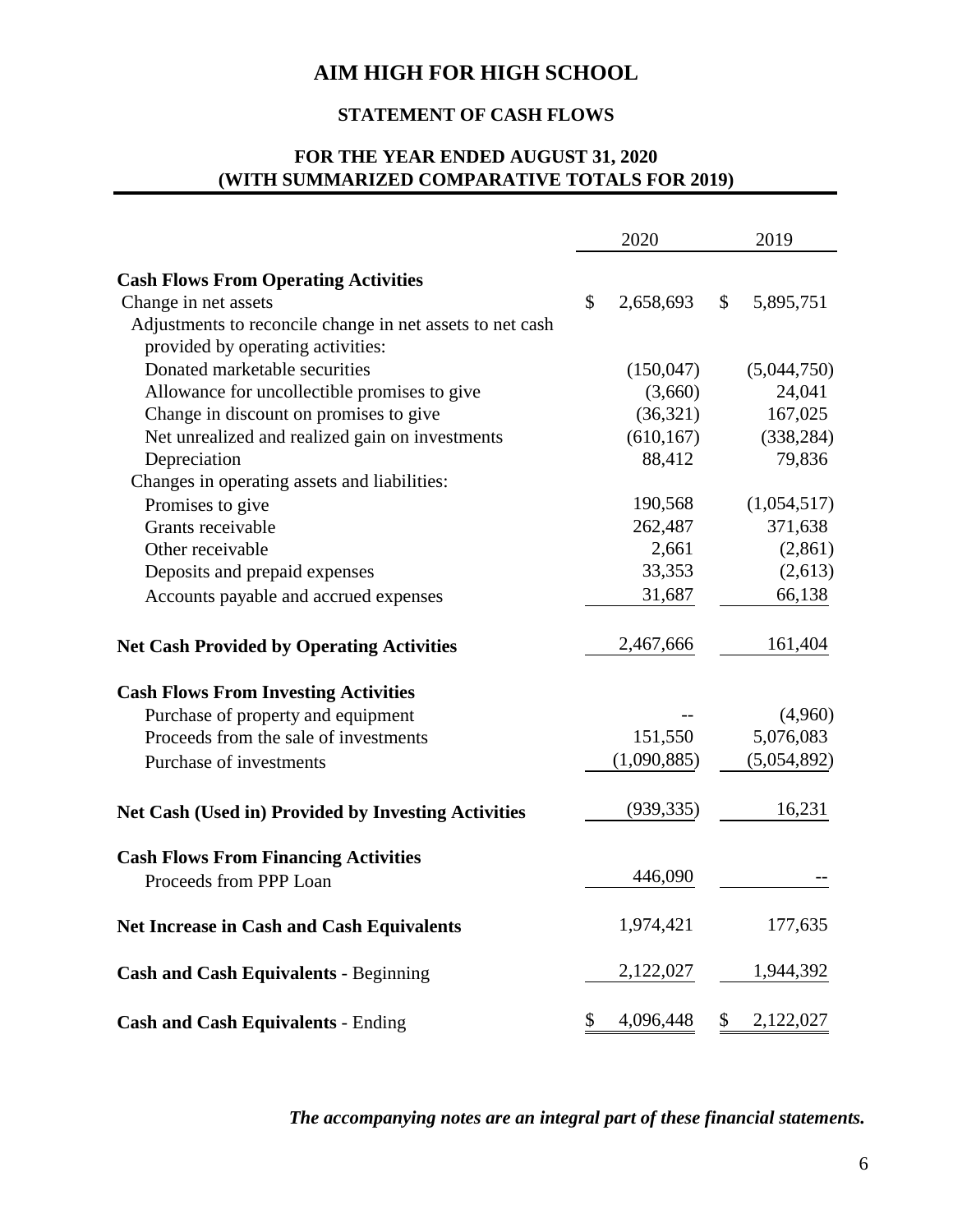## **NOTES TO THE FINANCIAL STATEMENTS**

## **FOR THE YEAR ENDED AUGUST 31, 2020**

### **NOTE 1 - ORGANIZATION AND SUMMARY OF SIGNIFICANT ACCOUNTING POLICIES**

#### **PURPOSE AND ORGANIZATION**

 Aim High for High School ("Aim High"), is a not-for-profit organization providing a tuition-free summer enrichment program serving urban middle school students in the San Francisco Bay Area and Truckee/Tahoe, California. Founded in 1986, Aim High's headquarters are located in San Francisco, California.

Aim High's mission statement is as follows:

"Our mission at Aim High is to create life-changing opportunities during the summer and beyond. Our community: NURTURES the promise and potential of middle school students from low-income neighborhoods. PREPARES students for high school, setting them on the path to college and future success. INSPIRES the next generation of teachers and educational leaders."

The Board of Directors serves as an oversight and policy-making body for Aim High.

## **BASIS OF ACCOUNTING**

 Aim High prepares its financial statements in accordance with accounting principles generally accepted in the United States of America ("U.S. GAAP"), which involves the application of the accrual method of accounting; consequently, revenues and gains are recognized when earned, and expenses and losses are recognized when incurred regardless of the timing of cash flows.

#### **CLASSIFICATION OF NET ASSETS**

 U.S. GAAP requires that Aim High report information regarding its financial position and activities according to two classes of net assets: without donor restrictions and with donor restrictions. Accordingly, the net assets of Aim High are classified and reported as described below:

## *Without Donor Restrictions*

Those net assets and activities which represent the portion of expendable funds that are available to support Aim High's operations. A portion of these net assets may be designated by the Board of Directors for specific purposes.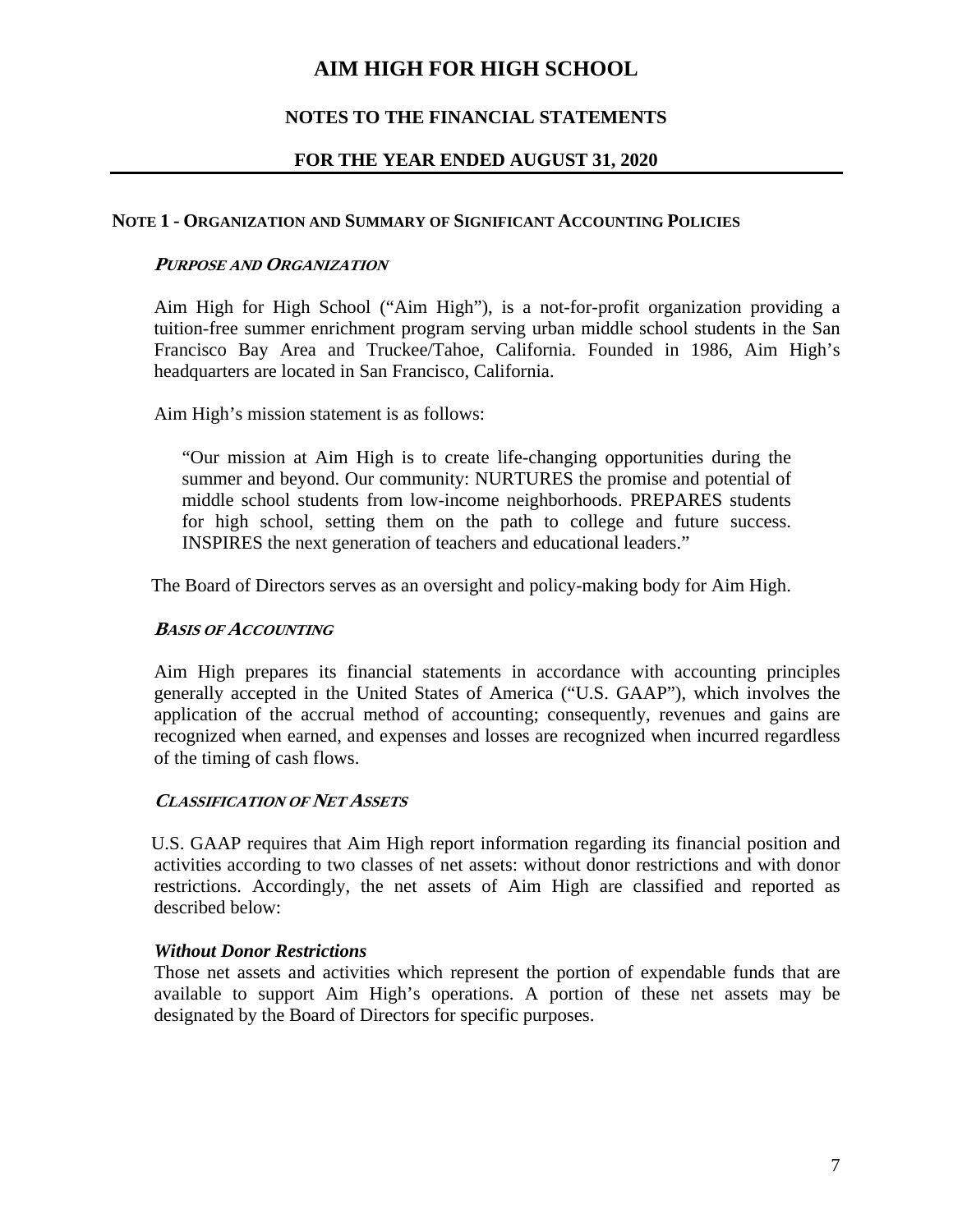## **NOTES TO THE FINANCIAL STATEMENTS**

## **FOR THE YEAR ENDED AUGUST 31, 2020**

### **NOTE 1 - ORGANIZATION AND SUMMARY OF SIGNIFICANT ACCOUNTING POLICIES (CONTINUED)**

#### **CLASSIFICATION OF NET ASSETS (CONTINUED)**

### *With Donor Restrictions*

Donor-restricted net assets represent those net assets which are donor restricted for (a) support of specific operating activities; (b) investment for a specified term; (c) use in a specified future period; (d) the acquisition of long-lived assets; (e) assets donated with stipulations by the donor that they be used for a specified purpose, be preserved, and not be sold; or (f) be invested to provide a permanent source of income.

### **ESTIMATES**

 The preparation of financial statements in conformity with U.S. GAAP requires management to make estimates and assumptions that affect the reported amounts of assets and liabilities and disclosure of contingent assets and liabilities at the date of the financial statements and the reported amounts of revenues and expenses during the reporting period. Actual results could differ from those estimates.

### **FAIR VALUE OF FINANCIAL INSTRUMENTS**

 Fair value is defined as the price that would be received to sell an asset or paid to transfer a liability in an orderly transaction between market participants at the measurement date. The carrying amounts of cash and cash equivalents, receivables, and accounts payable approximate fair value because of the short maturity of these instruments. The carrying amounts of long-term receivables approximate fair value as these receivables are discounted based on the prevailing rates.

## **CASH AND CASH EQUIVALENTS**

 Aim High considers all highly liquid investments with a maturity of three months or less when purchased to be cash equivalents.

## **GRANTS RECEIVABLE**

 Grants receivable represent uncollateralized obligations related to Aim High's grant contracts. Grants receivable are due under the terms of the grant agreements.

#### **PROMISES TO GIVE**

 Unconditional promises to give are recognized as revenues or gains in the period such promises are made by the donor. Conditional promises to give are recognized only when the conditions on which they depend are substantially met and the promises become unconditional. Unconditional promises to give which are scheduled to be received after one year are discounted at rates commensurate with the risks involved.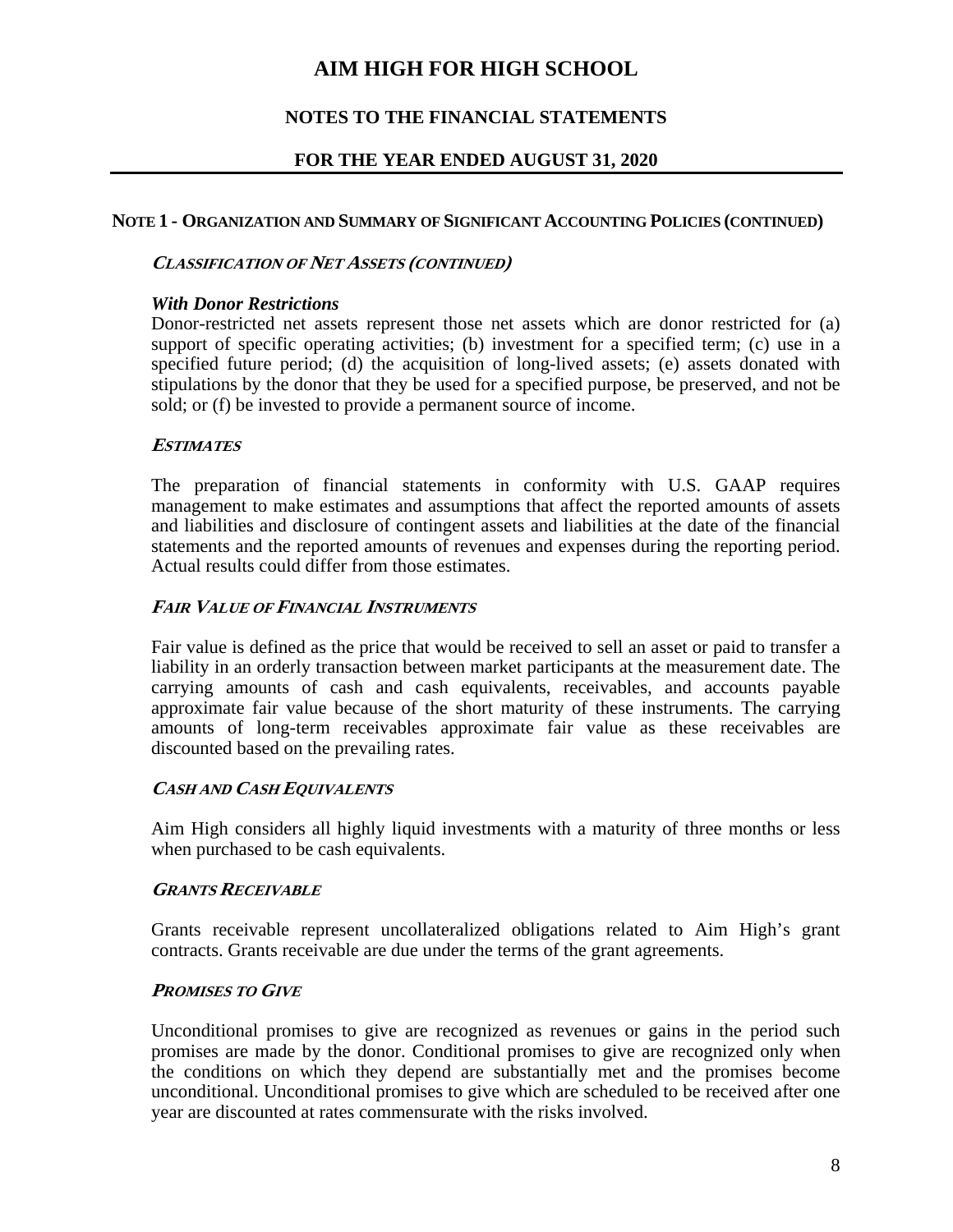## **NOTES TO THE FINANCIAL STATEMENTS**

## **FOR THE YEAR ENDED AUGUST 31, 2020**

## **NOTE 1 - ORGANIZATION AND SUMMARY OF SIGNIFICANT ACCOUNTING POLICIES (CONTINUED)**

## **PROMISES TO GIVE (CONTINUED)**

Amortization of the discount is recorded as additional contribution revenue in accordance with donor-imposed restrictions, if any.

Aim High uses the allowance method to account for uncollectible unconditional promises to give. The allowance is based on prior years' experience and management's analysis of specific promises made.

## **INVESTMENTS**

Investments traded on national exchanges are recorded at fair value as determined by the exchanges' quoted prices; unrealized gains and losses are included in the statement of activities and changes in net assets.

Aim High's Finance Committee is responsible for establishing investment criteria and overseeing Aim High's investments.

## **PROPERTY AND EQUIPMENT**

 Aim High capitalizes acquisitions of property and equipment with a cost or value in excess of \$1,000 and with an estimated useful life beyond one year. Purchased assets are recorded at cost; donated assets are recorded at estimated fair value or appraised value at the date of acquisition. Maintenance and repairs are charged to expense as incurred; major renewals and betterments are capitalized. The cost and accumulated depreciation of assets sold or retired are removed from the respective accounts and any gain or loss is reflected in the statement of activities and changes in net assets.

Depreciation is calculated using the straight-line method over the following estimated useful lives:

|                       | <b>Estimated</b>    |
|-----------------------|---------------------|
|                       | <b>Useful Lives</b> |
| Computer equipment    | $3 - 5$ years       |
| Program supplies      | $3 - 10$ years      |
| Leasehold improvement | 5 years             |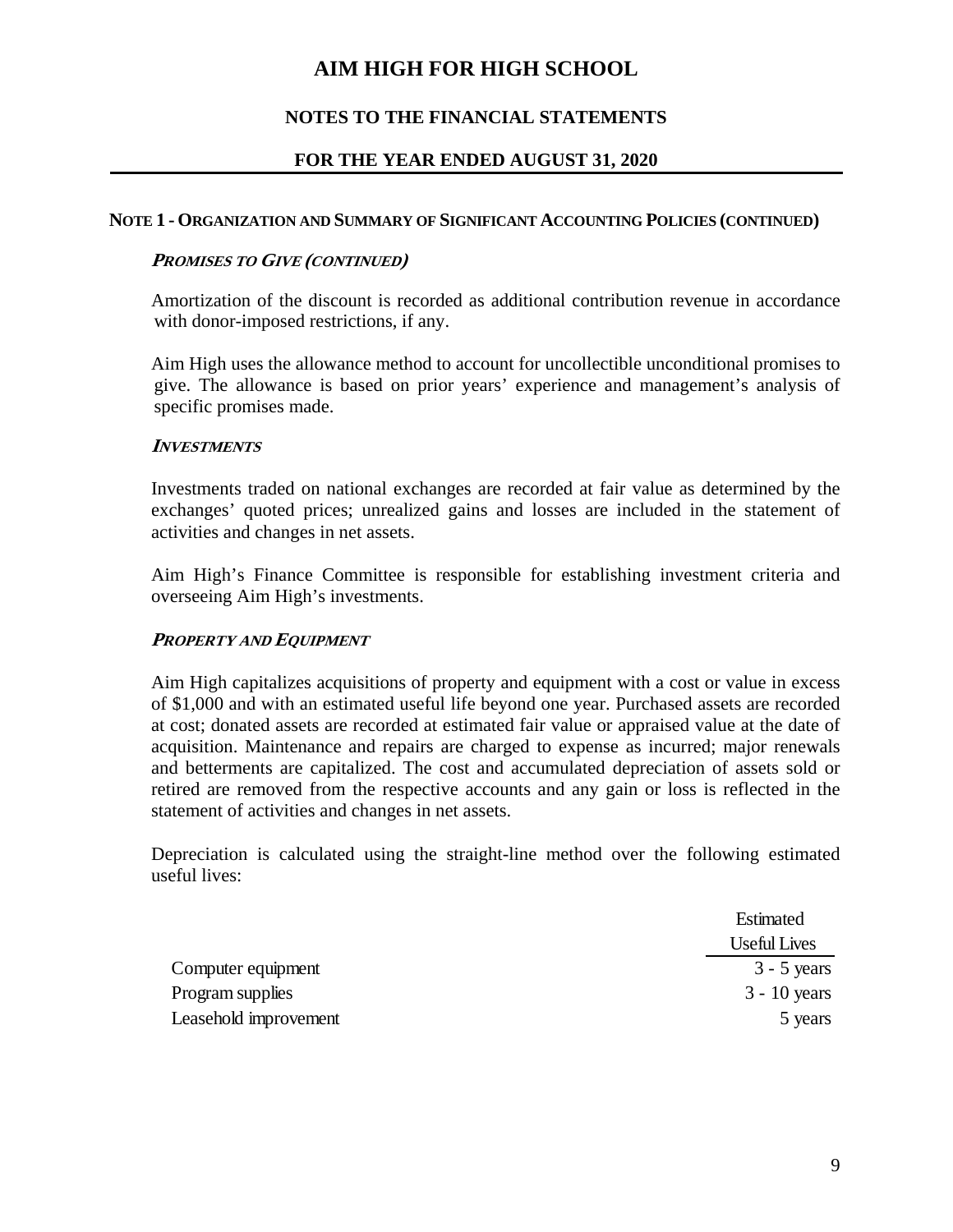## **NOTES TO THE FINANCIAL STATEMENTS**

## **FOR THE YEAR ENDED AUGUST 31, 2020**

#### **NOTE 1 - ORGANIZATION AND SUMMARY OF SIGNIFICANT ACCOUNTING POLICIES (CONTINUED)**

#### **IMPAIRMENT OF LONG-LIVED ASSETS**

Long-lived assets are reviewed for impairment when circumstances indicate the carrying value of an asset may not be recoverable. For assets that are held and used, an impairment is recognized when the estimated undiscounted cash flows associated with the asset or group of assets is less than their carrying value. If impairment exists, an adjustment is made to write the asset down to its fair value, and a loss is recorded as the difference between the carrying value and fair value. Fair values are determined based on quoted market values, discounted cash flows, or internal and external appraisal, as applicable. Assets to be disposed of are carried at the lower of carrying value or estimated realizable value. No impairment loss was incurred during the year ended August 31, 2020.

## **REVENUE RECOGNITION**

### *Grants*

Aim High is a direct recipient of grants from the City and County of San Francisco, the City of Oakland, and other governmental agencies. Grants revenue is recognized when Aim High has unconditional right to reimbursement of funds according to the grant agreement for the contracted services being delivered and the related eligible costs are incurred.

## *Contributions*

 Aim High recognizes all unconditional contributions when they are received or unconditionally promised, regardless of compliance with restrictions. Contributions are recognized based on the existence or absence of donor-imposed restrictions. Contributions with donor-imposed restrictions may be expendable or are required to be held permanently.

 The satisfaction of a donor-imposed restriction on a contribution is recognized when the corresponding expenditures are incurred or when the time restriction expires. This occurs by increasing one class of net assets and decreasing another in the statement of activities and changes in net assets. Such transactions are recorded as net assets released from restrictions and are reported separately from other transactions.

## *Contributed Goods and Services*

Donated material and equipment are recorded as contributions at their estimated value on the date of receipt. Such donations are reported as support without donor-imposed restrictions unless the donor has restricted the donated asset to a specific purpose. Assets donated with explicit restrictions regarding their use are reported as support with donorimposed restrictions. Absent donor stipulations regarding how long those donated assets must be maintained, Aim High reports expirations of donor restrictions when the donated or acquired assets are placed in service, as instructed by the donor. Aim High reclassifies support with donor-imposed restrictions when the donor-imposed restriction is met.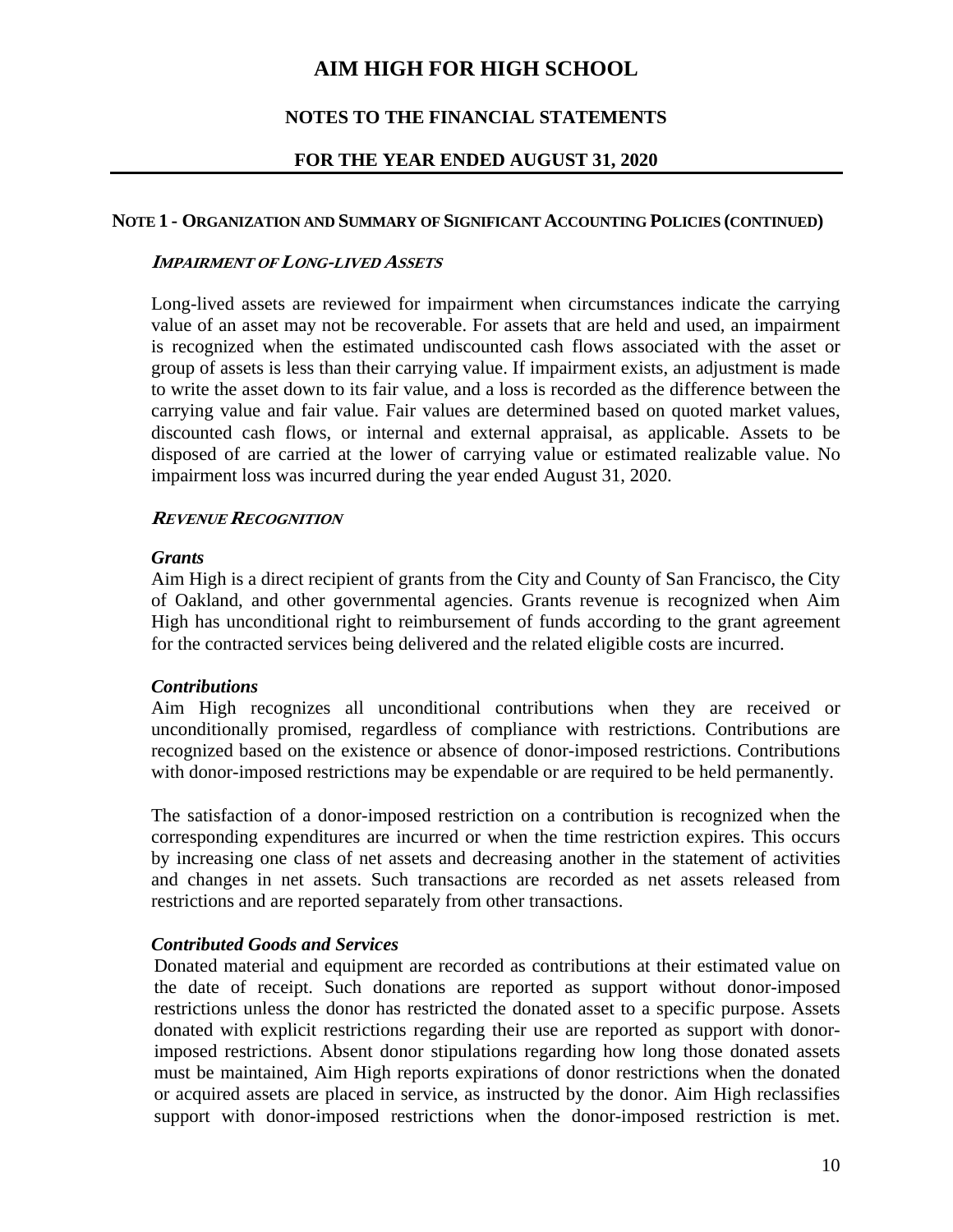## **NOTES TO THE FINANCIAL STATEMENTS**

## **FOR THE YEAR ENDED AUGUST 31, 2020**

#### **NOTE 1 - ORGANIZATION AND SUMMARY OF SIGNIFICANT ACCOUNTING POLICIES (CONTINUED)**

### **REVENUE RECOGNITION (CONTINUED)**

### *Contributed Goods and Services (Continued)*

Aim High records contribution revenue for certain services received at the fair value of those services, if the services either (a) create or enhance nonfinancial assets, or (b) require specialized skills, are provided by individuals possessing those skills, and would be purchased if not donated. For the year ended August 31, 2020, Aim High received in-kind contributions with a total value of \$4,738.

### **INVESTMENT INCOME**

 Interest is recorded as earned. Dividends are recorded on the ex-dividend date. Net investments include realized and unrealized gains and losses on investments bought and sold as well as held during the year.

### **FUNCTIONAL ALLOCATION OF EXPENSES**

The costs of providing educational programs, fundraising and development, and general and administrative services have been summarized in the statements of activities and changes in net assets and functional expenses. Accordingly, expenses have been allocated based on an allocation of time for salaries and related expenses, square footage for depreciation and related costs, specific identification for certain expenses including professional services, and estimates made by management for other expenses.

## **INCOME TAXES**

Aim High is a qualified organization exempt from federal income and California franchise taxes under  $\S501(c)(3)$  of the Internal Revenue Code ("IRC") and franchise taxes under §23701d of the California Revenue and Taxation Code, respectively. Accordingly, it is exempt from federal and California income taxes and is not liable for federal unemployment taxes.

U.S. GAAP requires management to evaluate the tax positions taken and recognize a tax liability (or asset) if Aim High has taken an uncertain position that is more-likely-than-not would not be sustained upon examination by taxing authorities. Management evaluated Aim High's tax positions and concluded that it maintained its tax-exempt status and had taken no uncertain tax positions that would require adjustment to the financial statements. Therefore, no provision or liability for unknown income taxes has been included in the financial statements. Aim High's tax returns are subject to examination by federal and state taxing authorities. However, there are no examinations in progress nor are there any pending.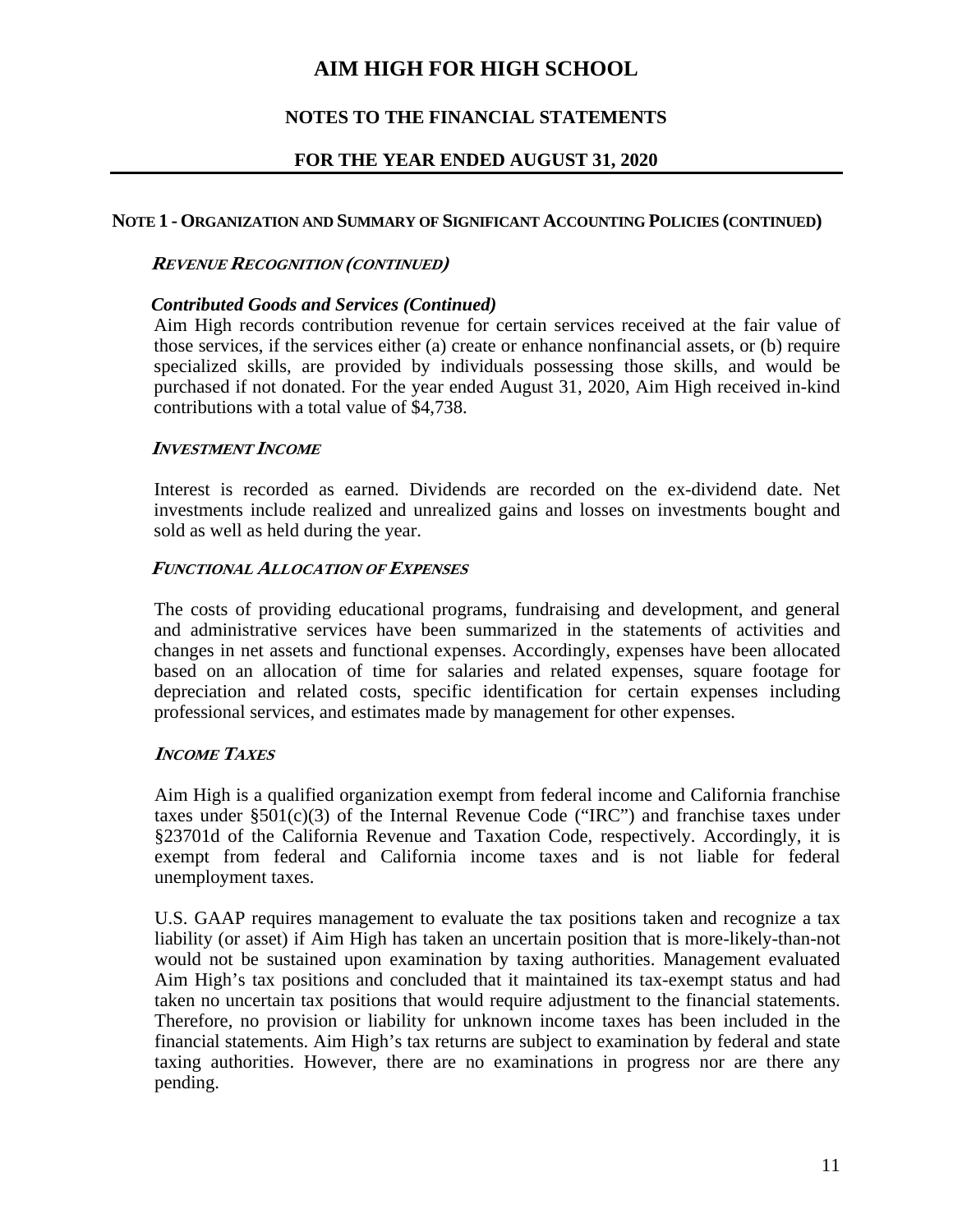## **NOTES TO THE FINANCIAL STATEMENTS**

## **FOR THE YEAR ENDED AUGUST 31, 2020**

#### **NOTE 1 - ORGANIZATION AND SUMMARY OF SIGNIFICANT ACCOUNTING POLICIES (CONTINUED)**

#### **CONCENTRATIONS OF RISK**

### *Financial Instruments*

 Financial instruments which potentially subject Aim High to concentrations of credit risk consist principally of cash and cash equivalents, promises to give, grants receivable, and investments. Aim High maintains its cash in various bank deposit accounts which, at times, may exceed federally insured limits. Aim High has not experienced any losses in such accounts. Concentrations of credit risk with respect to promises to give are limited because the promises are from numerous corporations and individuals. Concentration of credit risk with respect to grants receivable are limited as Aim High has not historically experienced any issues in receiving the grant. Aim High attempts to limit its credit risk associated with investments by utilizing outside investment managers to place Aim High's investments and cash equivalents with highly rated corporate and financial institutions. Management believes that Aim High is not exposed to any significant credit risk related to concentrations.

### *Contracts*

Instructors and key administrative staff are employed on a contract basis. Instructor contracts cover the summer period from June through July, during which the summer program takes place. Administrative contracts cover the year September 1 through August 31. Generally, Aim High has been able to retain the services of desired instructors and key administrators and has not experienced any decline in its programs due to this concentration.

#### **SUMMARIZED COMPARATIVE FINANCIAL INFORMATION AND RECLASSIFICATION**

The financial statements include certain prior year summarized comparative information in total but not by net asset class. Such information does not include sufficient detail to constitute a presentation in conformity with U.S. GAAP. Accordingly, such information should be read in conjunction with Aim High's financial statements as of August 31, 2019, and for the year then ended, from which the summarized information was derived. In addition, the prior year summarized comparative information has certain reclassifications to conform to the current year's presentation. These reclassifications have no effect on the previously reported net assets or changes in net assets.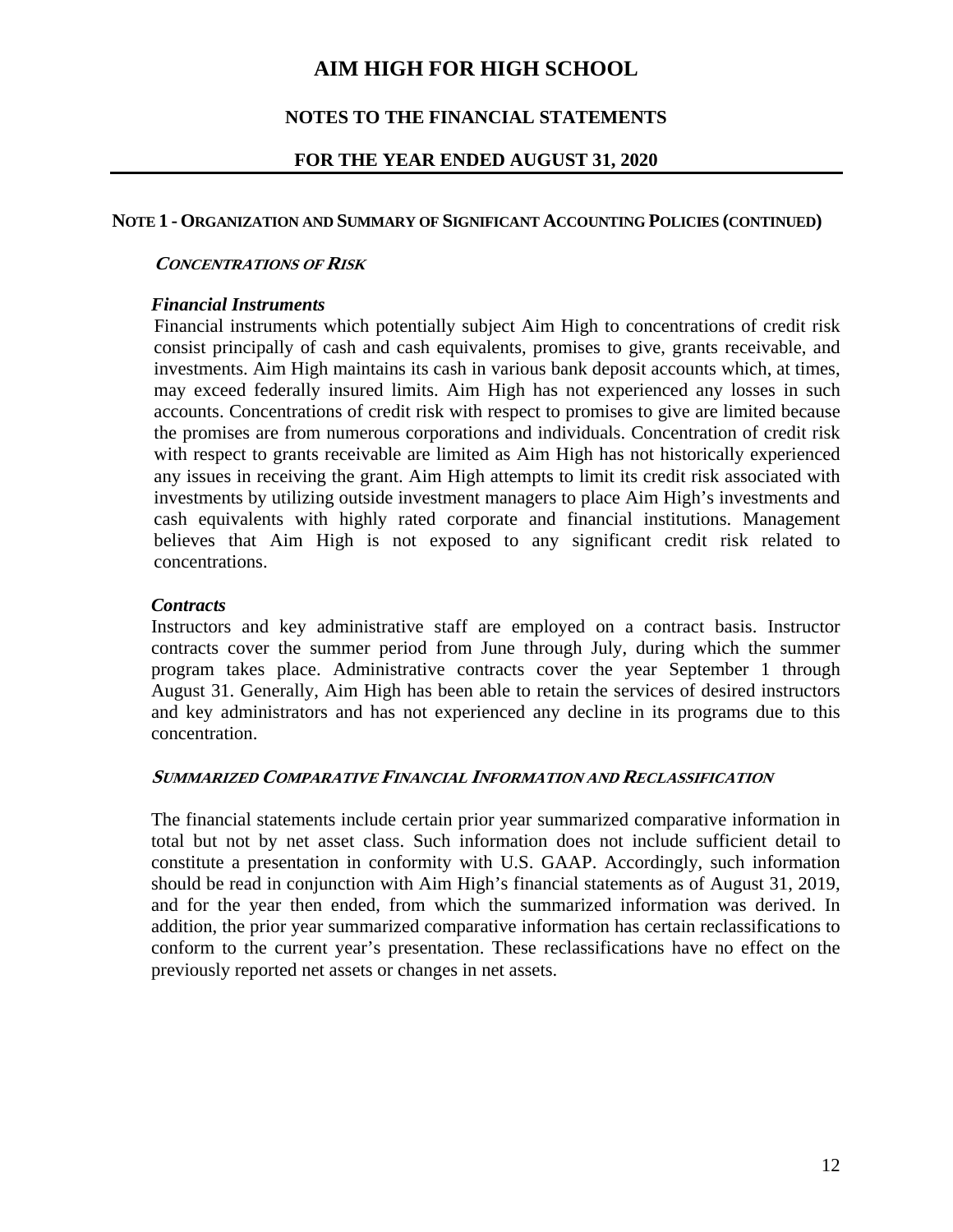## **NOTES TO THE FINANCIAL STATEMENTS**

## **FOR THE YEAR ENDED AUGUST 31, 2020**

#### **NOTE 1 - ORGANIZATION AND SUMMARY OF SIGNIFICANT ACCOUNTING POLICIES (CONTINUED)**

#### **ADOPTED ACCOUNTING PRONOUNCEMENT**

In June 2018, the Financial Accounting Standards Board (the "FASB") issued Accounting Standards Update ("ASU") 2018-08, *Clarifying the Scope and the Accounting Guidance for Contributions Received and Contributions Made,* related to revenue recognition for contributions received and made. The update addresses whether a transaction should be accounted for as a contribution or as an exchange transaction and clarifies the determination of contributions as conditional or unconditional.

Aim High adopted the recipient portion of ASU 2018-08 on a modified prospective basis as of September 1, 2019, and it did not have a material impact on Aim High's financial statements.

### **RECENT ACCOUNTING PRONOUNCEMENTS**

In February 2016, the FASB issued its lease accounting guidance in ASU 2016-02, *Leases*  (Topic 842). ASU 2016-02 will require lessees to recognize for all leases (with terms of more than 12 months) at the commencement date the following: a) a lease liability, which is a lessee's obligation to make lease payments arising from a lease, measured on a discounted basis, and b) a right-of-use asset, which is an asset that represents the lessee's right to use, or control the use of, a specified asset for the lease term. The new lease guidance also simplified the accounting for sale and leaseback transactions primarily because lessees must recognize lease assets and lease liabilities. This ASU's effective date had two one-year delays and is now effective for fiscal years beginning after December 15, 2021; and early application is permitted. Management is evaluating the impact of this guidance.

On September 17, 2020, the FASB issued ASU 2020-07, *Not-for-Profit Entities (Topic 958): Presentation and Disclosures by Not-for-Profit Entities for Contributed Nonfinancial Assets*. ASU 2020-07 provides guidance concerning presentation and disclosure for contributed nonfinancial assets for nonprofit organizations, including additional presentation and disclosure rules for recognized contributed services. It does not change the recognition and measurement requirements for contributed nonfinancial assets.

This ASU requires the nonprofit organization to present donated nonfinancial assets separately in the statement of activities and changes in net assets from contributions of cash or other financial assets. The additional disclosure rules require disclosure of nonfinancial assets by category and for each category, the disclosure is required to include the following:

 Qualitative information about whether contributed nonfinancial assets were either monetized or used during the reporting period. If used, a description of the programs or other activities in which those assets were used;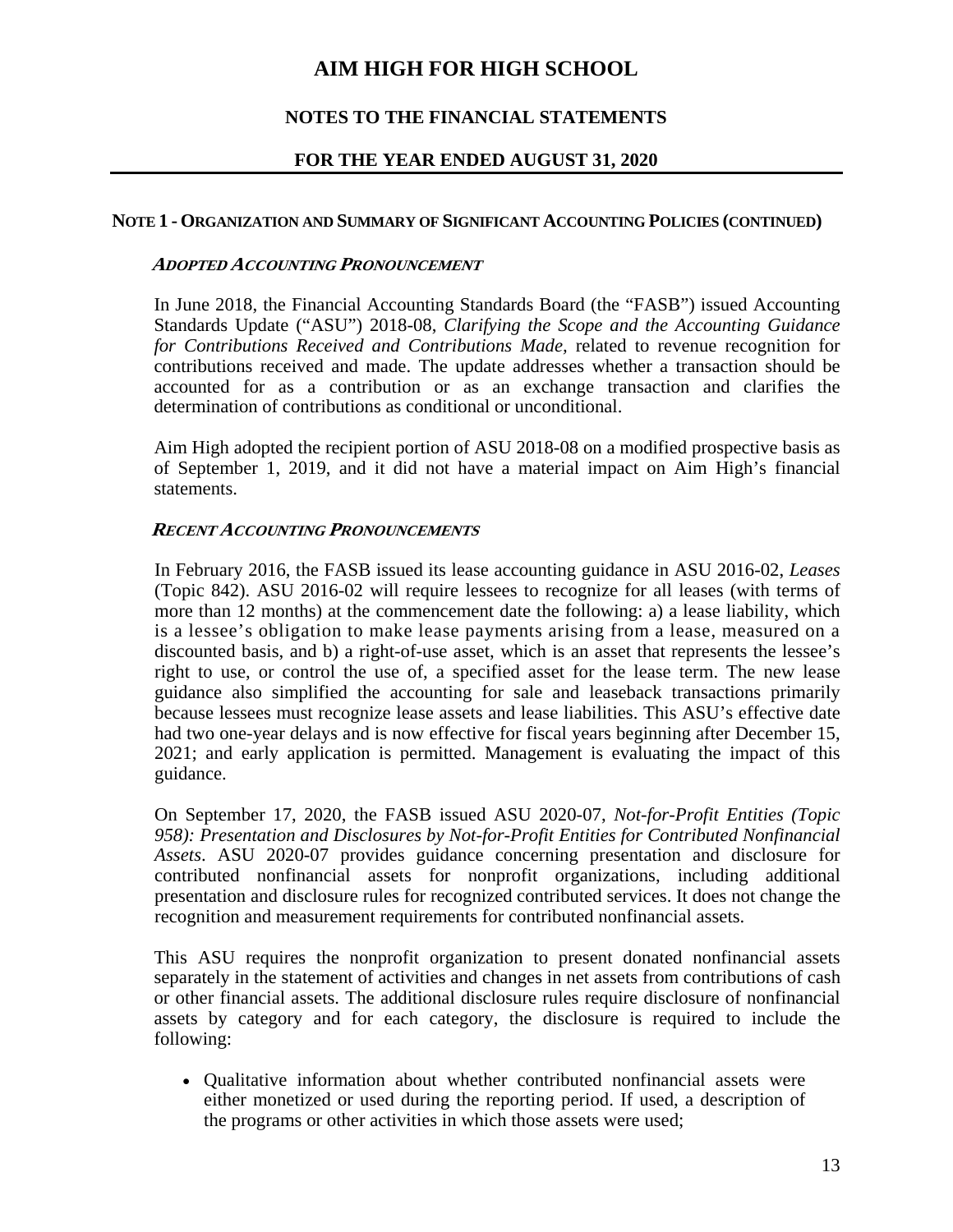## **NOTES TO THE FINANCIAL STATEMENTS**

## **FOR THE YEAR ENDED AUGUST 31, 2020**

### **NOTE 1 - ORGANIZATION AND SUMMARY OF SIGNIFICANT ACCOUNTING POLICIES (CONTINUED)**

#### **RECENT ACCOUNTING PRONOUNCEMENTS (CONTINUED)**

- The nonprofit organization's policy (if any) for monetizing rather than using contributed nonfinancial assets;
- A description of any associated donor-imposed restrictions;
- A description of the valuation techniques and inputs used to arrive at a fair value measure, in accordance with the requirements in Topic 820, *Fair Value Measurement*, at initial recognition.
- The principal market (or most advantageous market) used to arrive at a fair value measurement if it is a market in which the recipient nonprofit is prohibited by donor-imposed restrictions from selling or using the contributed nonfinancial asset.

The guidance should be applied on a retrospective basis, and is applicable for annual reporting periods beginning after June 15, 2021, and interim periods within annual reporting periods beginning after June 15, 2022. Early adoption is permitted. Management is evaluating the impact of this new guidance.

## **NOTE 2 - PROMISES TO GIVE**

Aim High's unconditional promises to give at August 31, 2020, consisted of the following:

|                                 | Due in Less   |   | Due in 1 to 5 |                 |
|---------------------------------|---------------|---|---------------|-----------------|
|                                 | Than 1 Year   |   | Years         | Total           |
| <b>With Donor Restrictions</b>  |               |   |               |                 |
| Inherent time restriction:      |               |   |               |                 |
| Individuals                     | \$<br>491,666 | S | 750,000       | \$<br>1,241,666 |
| <b>Foundations</b>              | 100,000       |   |               | 100,000         |
| Discount on promises to give    |               |   | (134,758)     | (134, 758)      |
| Allowance for doubtful accounts | (34, 653)     |   | (1,266)       | (35,919)        |
|                                 | 557,013       |   | 613,976       | 1,170,989       |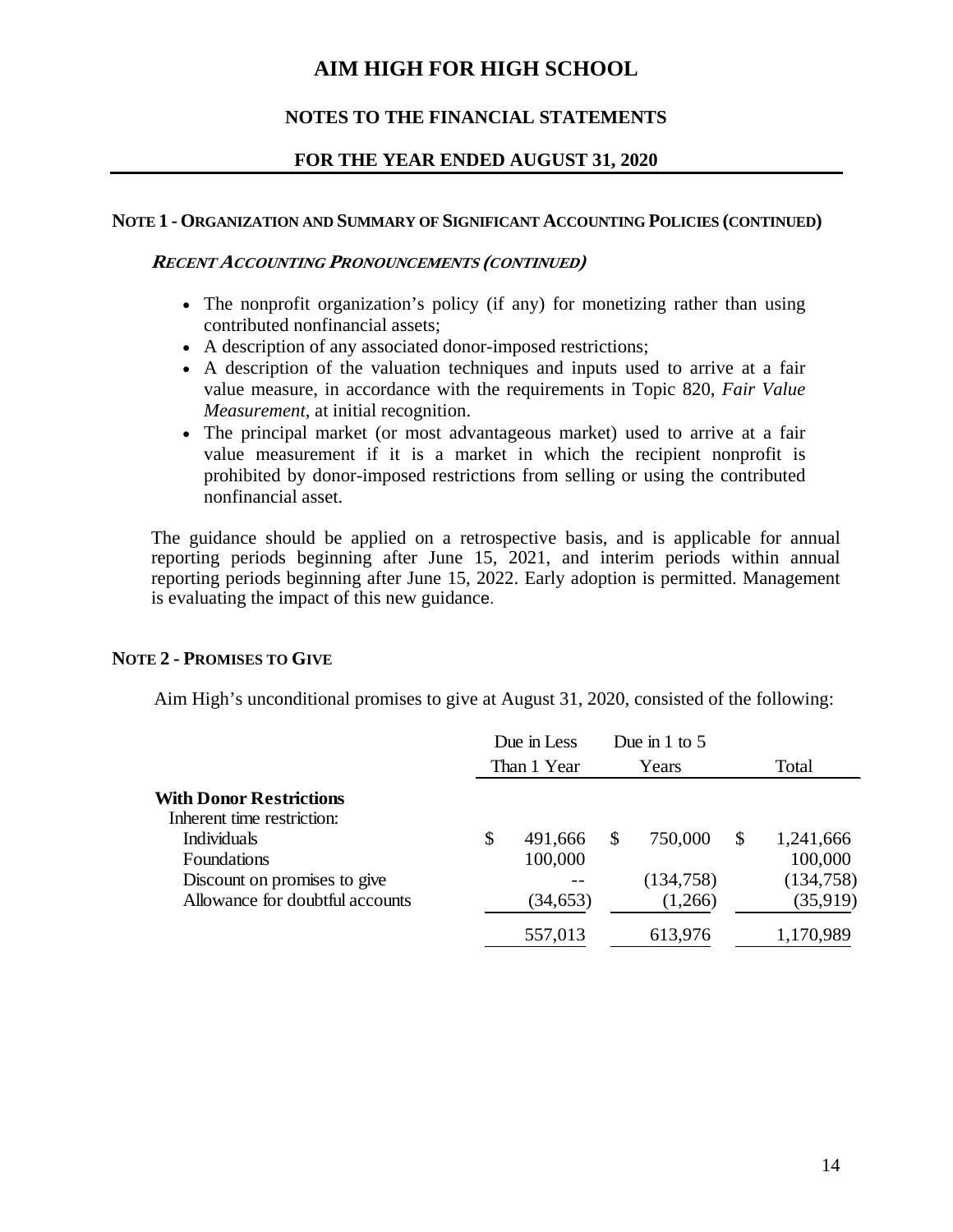## **NOTES TO THE FINANCIAL STATEMENTS**

## **FOR THE YEAR ENDED AUGUST 31, 2020**

### **NOTE 2 - PROMISES TO GIVE (CONTINUED)**

|                                         | Due in Less   | Due in $1$ to $5$ |                 |
|-----------------------------------------|---------------|-------------------|-----------------|
|                                         | Than 1 Year   | Years             | Total           |
| Purpose and inherent time restrictions: |               |                   |                 |
| San Francisco                           | \$<br>50,000  | \$<br>50,000      | \$<br>100,000   |
| Tahoe                                   | 50,250        |                   | 50,250          |
| North Bay                               | 70,000        |                   | 70,000          |
| South Bay                               | 30,000        |                   | 30,000          |
| Summer                                  | 200,000       |                   | 200,000         |
| Discount on promises to give            |               | (8,985)           | (8,985)         |
| Allowance for doubtful accounts         | (4,923)       | (3,331)           | (8,254)         |
|                                         | 395,327       | 37,684            | 433,011         |
| Total                                   | \$<br>952,340 | \$<br>651,660     | \$<br>1,604,000 |

 At August 31, 2020, three donors comprised 75% of promises to give. All long-term promises to give are stated at their net present values. Management has discounted these promises to give at 5%. Promises to give without purpose restrictions, such as individuals, foundations, and public promises to give are recorded as net assets with donor-imposed restrictions due to inherent time restrictions. These donors have not imposed restrictions on the usage of these funds and the promises to give will be reclassified as net assets without donor-imposed restrictions by reporting the cash receipts as net assets released from restrictions when the promises to give became due.

#### **NOTE 3 - FAIR VALUE MEASUREMENTS**

Aim High's financial assets or liabilities carried at fair value have been classified, for disclosure purposes, based on a hierarchy that gives the highest ranking to fair values determined using unadjusted quoted prices in active markets for identical assets and liabilities (Level 1) and the lowest ranking to fair values determined using methodologies and models with unobservable inputs (Level 3). An asset's or a liability's classification is based on the lowest level input that is significant to its measurement. The levels of the fair value hierarchy are as follows:

## *Level 1*

Values are unadjusted quoted prices for identical assets in active markets accessible at the measurement date.

## *Level 2*

Inputs include quoted prices for similar assets or liabilities in active markets, quoted prices for identical or similar assets or liabilities from those willing to trade in markets that are not active, or other inputs that are derived principally from or corroborated by observable market data by correlation or other means for the term of the instrument.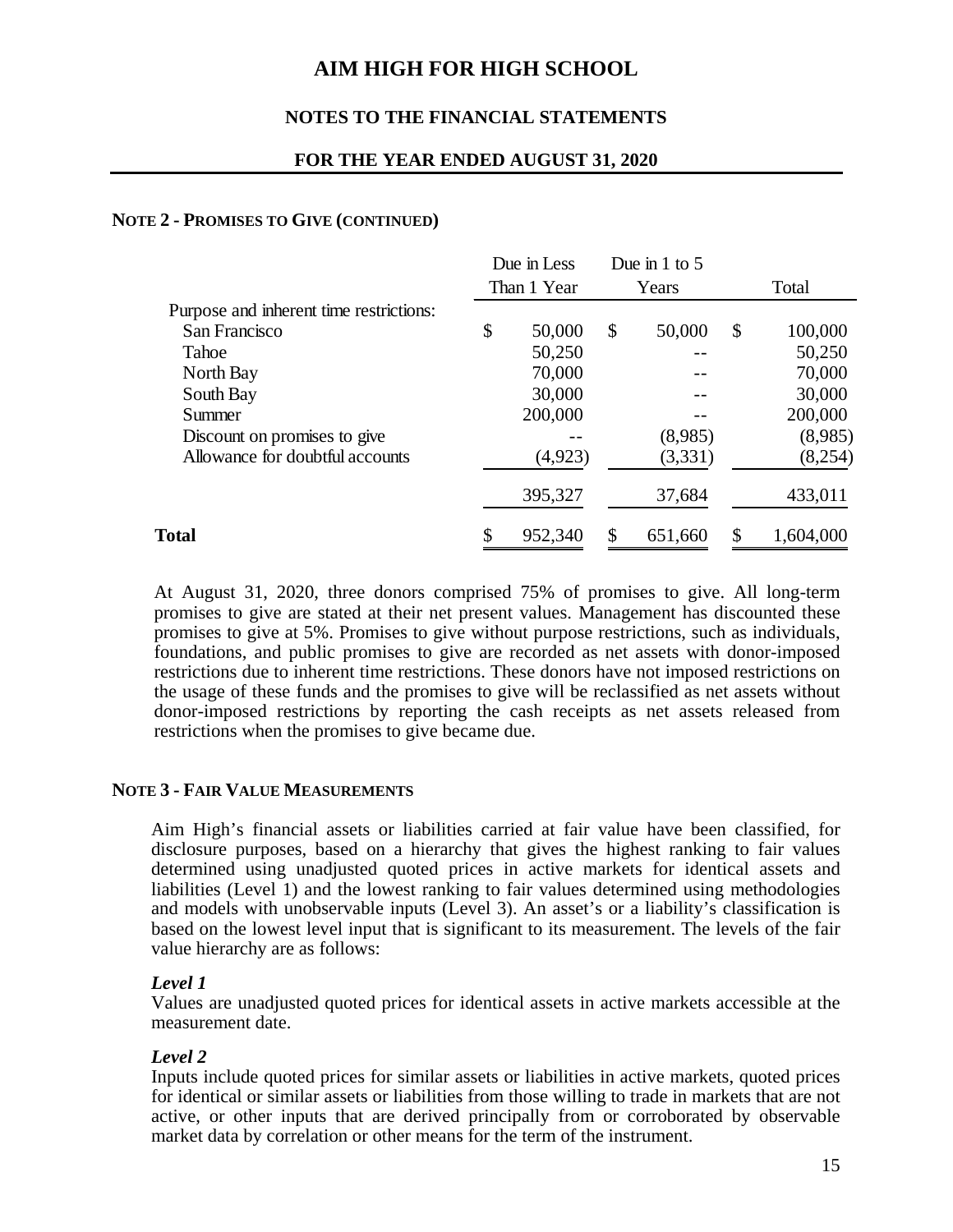## **NOTES TO THE FINANCIAL STATEMENTS**

### **FOR THE YEAR ENDED AUGUST 31, 2020**

#### **NOTE 3 - FAIR VALUE MEASUREMENTS (CONTINUED)**

#### *Level 2 (Continued)*

If the asset or liability has a specified (contractual) term, the Level 2 input must be observable for substantially the full term of the asset or liability.

#### *Level 3*

Certain inputs are unobservable (supported by little or no market activity) and significant to the fair value measurements. Unobservable inputs reflect Aim High's best estimate of what hypothetical market participants would use to determine a transaction price for the asset or liability at the reporting date.

The following is a description of the valuation methodology used for assets measured at fair value. There have been no changes in the methodologies used during the year ended August 31, 2020.

#### *MUTUAL FUNDS*

Valued at the daily closing price as reported by the fund. Mutual funds held by Aim High are open-ended mutual funds that are registered with the U. S. Securities and Exchange Commission. These funds are required to publish their daily net asset value and to transact at that price. The mutual funds held by Aim High are deemed to be actively traded.

The following table provides information as of August 31, 2020, about Aim High's financial assets measured at fair value on a recurring basis:

|              | Level 1           | Level 2 | Level 3 | Total            |
|--------------|-------------------|---------|---------|------------------|
| Mutual funds | $$7,061,392$ \ \$ | $- -$   |         | $-$ \$ 7,061,392 |

Aim High's policy is to recognize transfers in and transfers out as of the actual date of the event or change in circumstances that caused the transfer. Aim High had no transfers into or out of levels of the fair value hierarchy during the year ended August 31, 2020.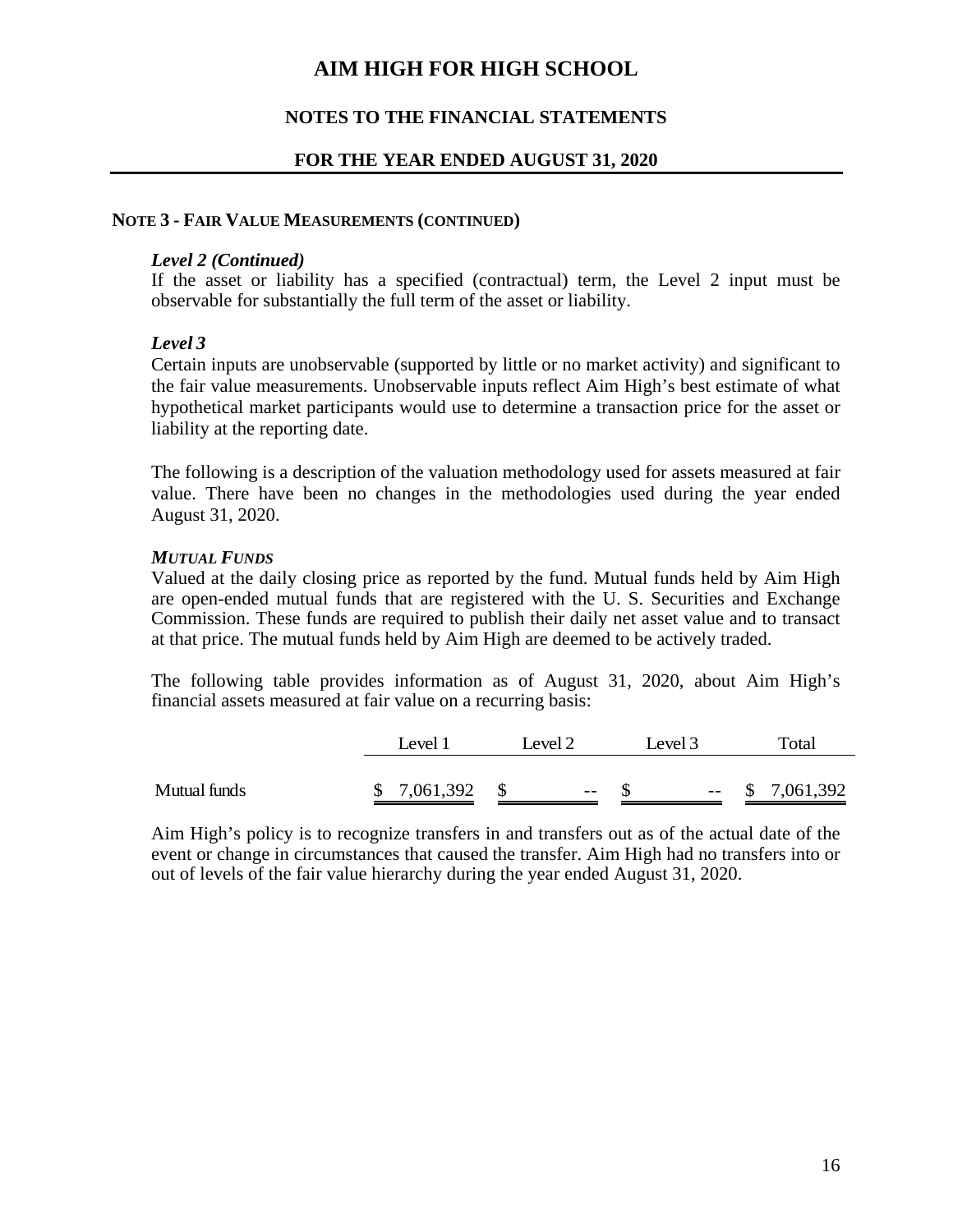## **NOTES TO THE FINANCIAL STATEMENTS**

## **FOR THE YEAR ENDED AUGUST 31, 2020**

#### **NOTE 4 - PROPERTY AND EQUIPMENT**

Property and equipment at August 31, 2020, consisted of the following:

| Computer equipment             | \$<br>262,665 |
|--------------------------------|---------------|
| Program supplies               | 28,658        |
| Leasehold improvement          | 22,234        |
|                                | 313,557       |
| Less: accumulated depreciation | (212, 136)    |
| <b>Total</b>                   | S<br>101,421  |

For the year ended August 31, 2020, depreciation expense for property and equipment was \$88,412**.** 

### **NOTE 5 - PPP LOAN**

On April 24, 2020, Aim High entered a loan agreement with First Republic Bank (the "Bank") for the issuance of a Small Business Administration ("SBA") Paycheck Protection Program Loan ("PPP Loan") under the Coronavirus Aid, Relief, and Economic Security Act ("CARES Act"), in the amount of \$446,090. The PPP Loan payments are deferred for a ten-month period. Principal and interest payments commence one month after the deferral period expires. The PPP Loan accrues interest at 1% per annum, and the PPP Loan matures on April 24, 2022. The PPP Loan is intended to help businesses impacted by the economic impact from the COVID-19 virus. As part of the CARES Act, a portion or all of the PPP Loan may be forgiven by the SBA if the principal is used for limited purposes that qualify for forgiveness under the SBA requirements.

Maturities of the PPP Loan are as follows:

| For the Years Ending |   |         |
|----------------------|---|---------|
| August 31,           |   | Amount  |
| 2021                 | S | 188,407 |
| 2022                 |   | 257,683 |
| <b>Total</b>         |   | 446,090 |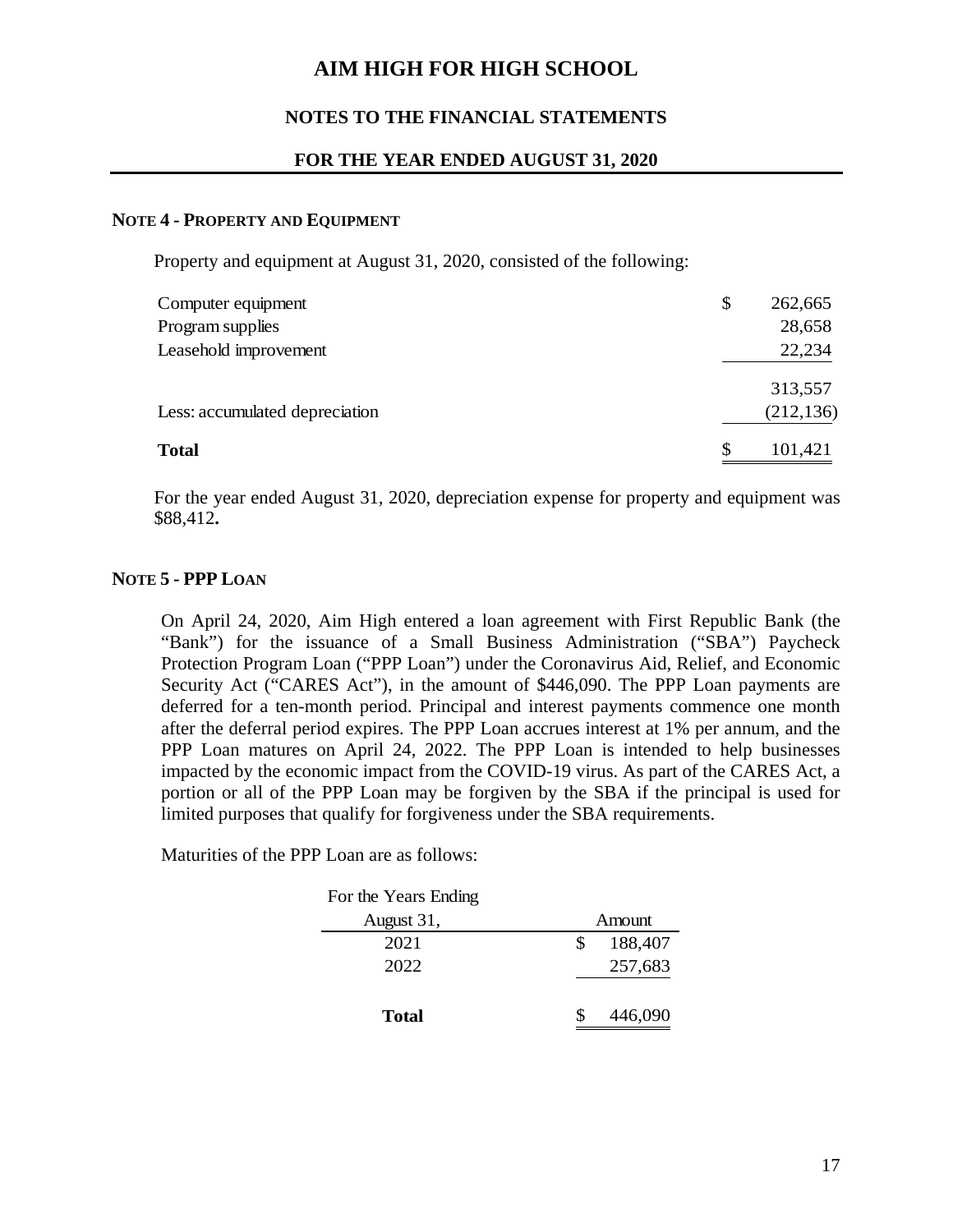## **NOTES TO THE FINANCIAL STATEMENTS**

## **FOR THE YEAR ENDED AUGUST 31, 2020**

## **NOTE 6 - NET ASSETS WITHOUT DONOR RESTRICTIONS**

Net assets without donor restrictions at August 31, 2020, are as follows:

| Board designated endowment               | -SS | 6,066,168    |
|------------------------------------------|-----|--------------|
| Net investment in property and equipment |     | 101,421      |
| Undesignated                             |     | 4,352,444    |
| <b>Total</b>                             |     | \$10,520,033 |

#### **NOTE 7 - NET ASSETS WITH DONOR RESTRICTIONS**

As of August 31, 2020, net assets with donor restrictions were restricted for the following purposes or period:

| <b>Subject to Passage of Time:</b>                  |                 |
|-----------------------------------------------------|-----------------|
| Promises to give - inherent time restrictions       | \$<br>1,604,000 |
| <b>Subject to Expenditure for Specific Purpose:</b> |                 |
| Napa                                                | 26,642          |
| North Bay                                           | 109,619         |
| South Bay                                           | 3,093           |
| Tahoe                                               | 11,678          |
|                                                     | 151,032         |
| <b>Total</b>                                        | 1,755,032       |

## **NOTE 8 - CONTRIBUTIONS, GIFTS, AND GRANTS**

Contributions, gifts, and grants for the year ended August 31, 2020, were as follows:

| Individuals                              | \$ | 2,797,856 |
|------------------------------------------|----|-----------|
| <b>Foundations</b>                       |    | 2,766,104 |
| Corporate                                |    | 494,217   |
| Public                                   |    | 176,079   |
| Partners                                 |    | 52,000    |
| Decrease in discount on promises to give |    | 36,321    |
| <b>Total</b>                             | S  | 6,322,577 |

The above table excludes in-kind contributions.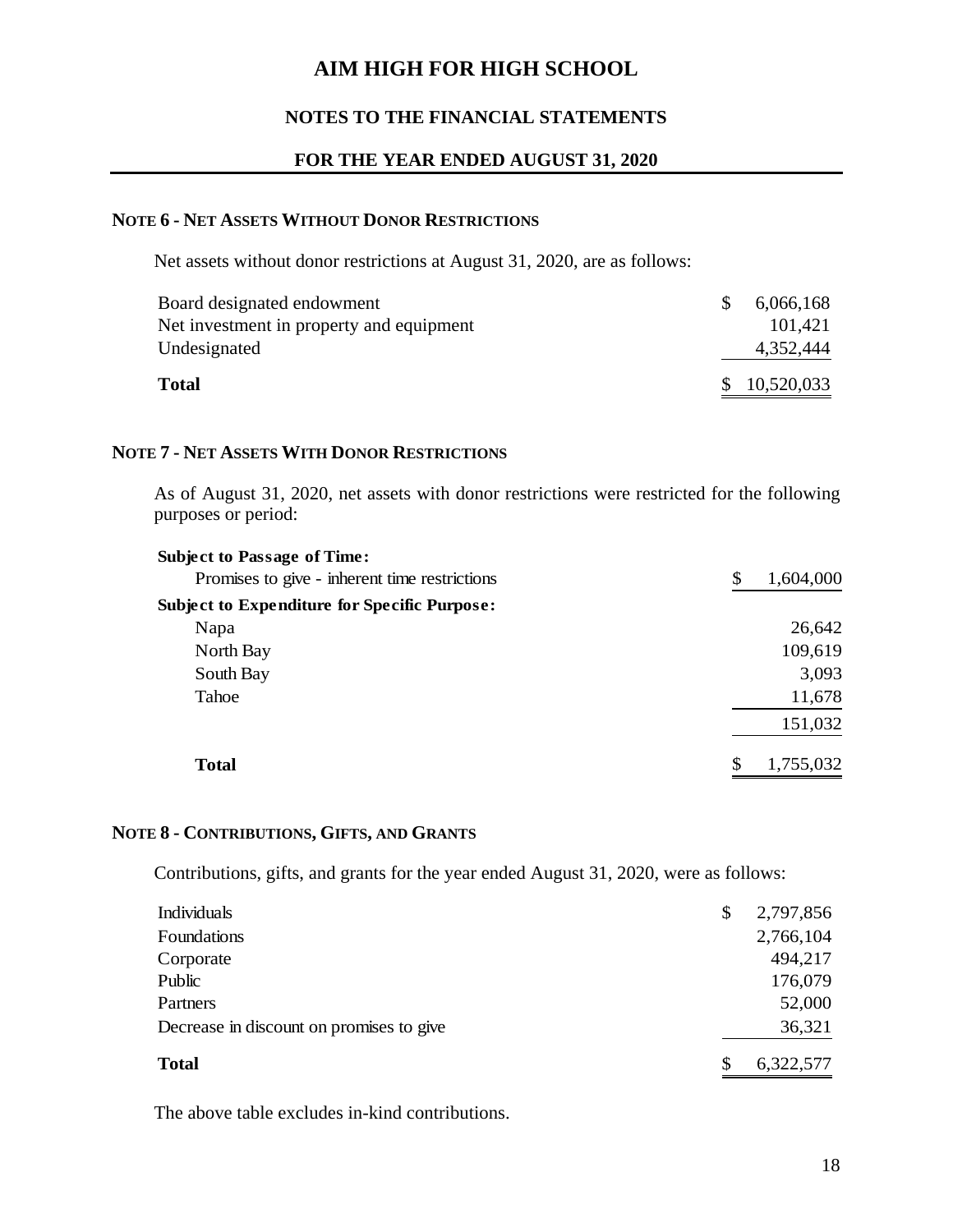## **NOTES TO THE FINANCIAL STATEMENTS**

## **FOR THE YEAR ENDED AUGUST 31, 2020**

#### **NOTE 9 - NET ASSETS RELEASED FROM RESTRICTIONS**

 Net assets were released from restrictions by incurring expenses satisfying the restricted purposes or by the occurrence of other events specified by donors during the year ended August 31, 2020, as follows:

| Total                                                           | S. | 2,529,426   |
|-----------------------------------------------------------------|----|-------------|
| Expiration of inherent time restrictions<br>on promises to give |    | 733,555     |
| Program sites                                                   |    | \$1,795,871 |

#### **NOTE 10 - ENDOWMENT**

Aim High's endowment consists of one Board designated fund established for the longterm financial benefit of Aim High and its educational goals and objectives by providing annual support to Aim High. As required by U.S. GAAP, net assets associated with endowment funds are classified and reported based on the existence or absence of donorimposed restrictions. These funds include funds designated by the Board of Directors to function as endowments.

#### **INTERPRETATION OF RELEVANT LAW**

The Board of Directors have interpreted California's enacted version of the Uniform Prudent Management of Institutional Funds Act ("UPMIFA") as requiring the preservation of the fair value of the original gift absent explicit donor stipulations to the contrary. As a result of this interpretation, Aim High classifies as net assets with donor restrictions (a) the original value of gifts donated to the permanent endowment, (b) the original value of subsequent gifts to the permanent endowment, and (c) accumulations to the permanent endowment made in accordance with the direction of the applicable donor gift instrument at the time the accumulation is added to the endowment fund. The remaining portion of the donor-restricted endowment fund that is not classified as in net assets with donor restrictions is classified as expendable net assets with restrictions until those amounts are appropriated for expenditure by Aim High in a manner consistent with the standard of prudence prescribed by UPMIFA.

In accordance with UPMIFA, Aim High considers the following factors in making a determination to appropriate or accumulate donor-restricted endowment funds:

- (1) The duration and preservation of the fund
- (2) The purposes of Aim High and the donor-restricted endowment fund
- (3) General economic conditions
- (4) The possible effect of inflation and deflation
- (5) The expected total return from income and the appreciation of investments
- (6) Other resources of Aim High
- (7) The investment policies of Aim High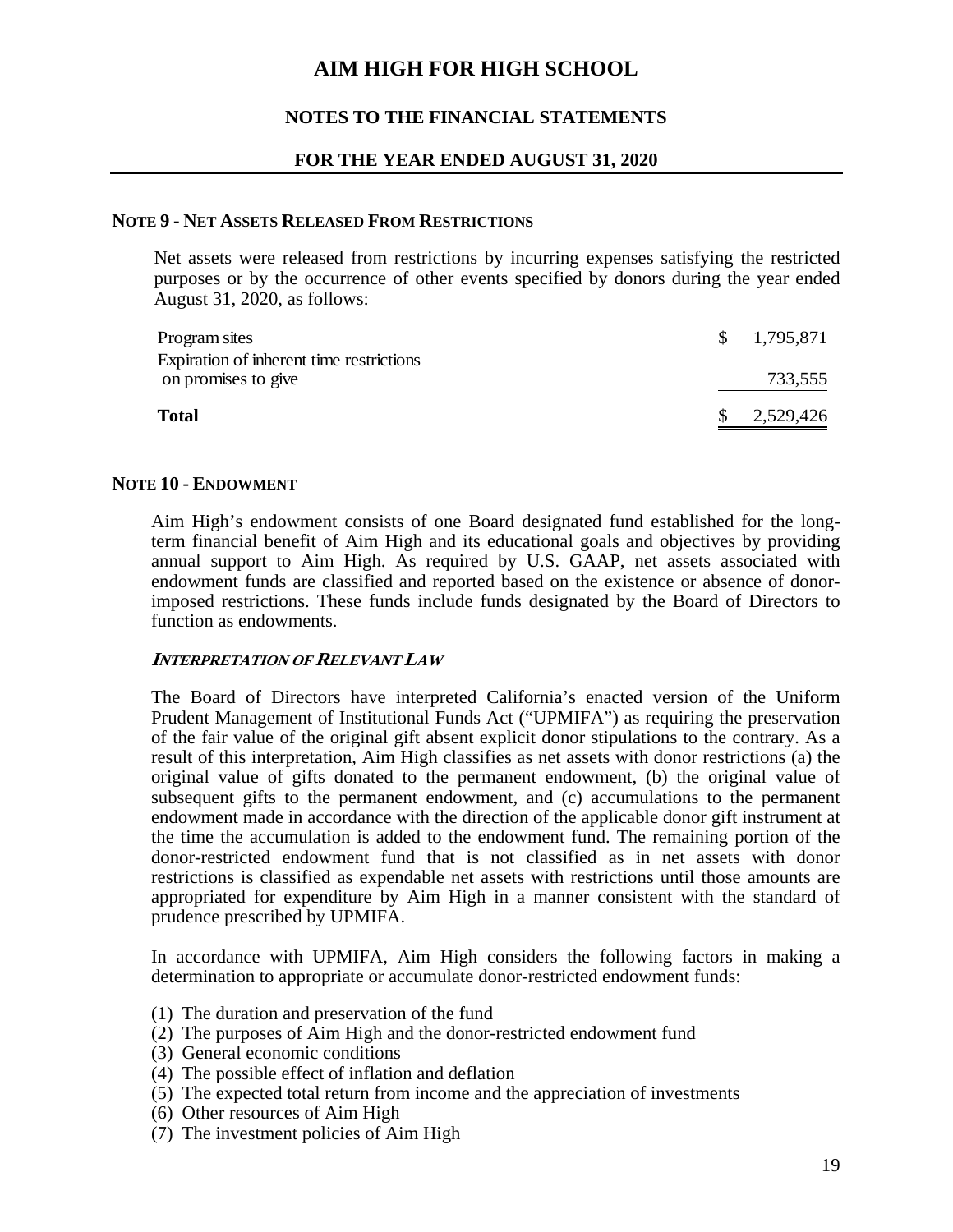## **NOTES TO THE FINANCIAL STATEMENTS**

#### **FOR THE YEAR ENDED AUGUST 31, 2020**

#### **NOTE 10 - ENDOWMENT (CONTINUED)**

The following is a table of endowment net asset composition by type of fund as of August 31, 2020:

|                                                                    |                     | Without Donor          |                     | With Donor |                          |
|--------------------------------------------------------------------|---------------------|------------------------|---------------------|------------|--------------------------|
|                                                                    | <b>Restrictions</b> |                        | <b>Restrictions</b> |            | Total                    |
| Endowment fund - Original gift<br>Undistributed endowment earnings |                     | 5,044,750<br>1,021,418 | - S                 | $- -$      | \$5,044,750<br>1,021,418 |
| <b>Total</b>                                                       |                     | 6,066,168              |                     |            | 6,066,168                |

The following is a table of changes in endowment net assets for the year ended August 31, 2020:

|                                                      | <b>Without Donor</b><br><b>Restrictions</b> |           | With Donor<br><b>Restrictions</b> |       |    |           |
|------------------------------------------------------|---------------------------------------------|-----------|-----------------------------------|-------|----|-----------|
|                                                      |                                             |           |                                   |       |    | Total     |
| <b>Endowment Net Assets</b><br>- September $1, 2019$ | \$.                                         | 5,361,843 | \$                                |       | S. | 5,361,843 |
| Investment return:                                   |                                             |           |                                   |       |    |           |
| Investment income                                    |                                             | 125,527   |                                   |       |    | 125,527   |
| Net appreciation (realized and unrealized)           |                                             | 578,798   |                                   |       |    | 578,798   |
| <b>Endowment Net Assets</b><br>- August 31, 2020     |                                             | 6,066,168 | \$                                | $- -$ |    | 6,066,168 |

#### *Return Objectives and Risk Parameters*

 Aim High has adopted investment and spending policies to obtain a long-term investment return at least equal to the Endowment's spending rate plus the rate of inflation, thereby preserving the real market value of the Endowment over time. Actual returns in any given year may vary from this amount. Investment will be made to target a mix of asset classes including equity, debt, and others with distinct risk characteristics to provide broad diversification and to not expose the endowment to unacceptable levels of risk.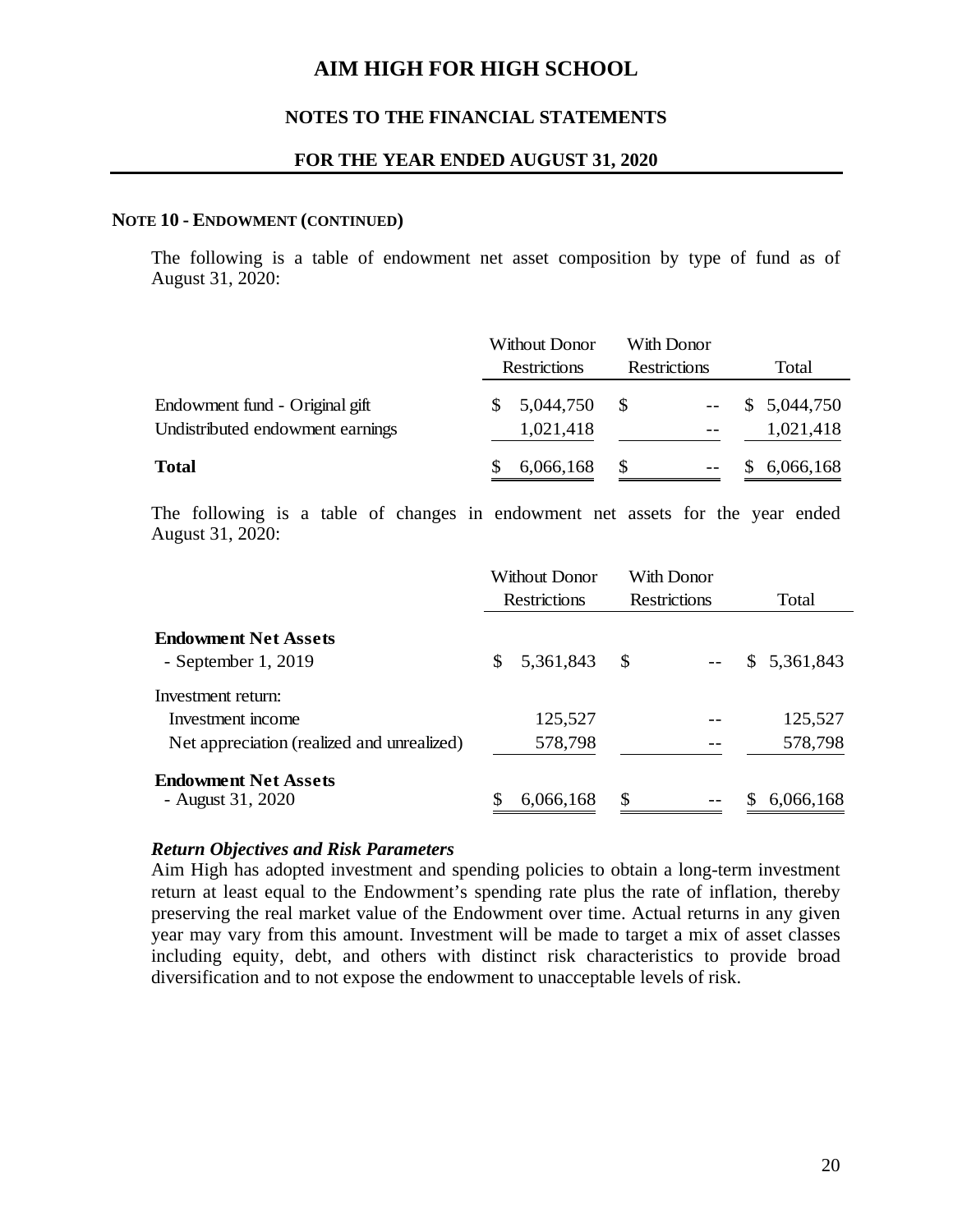## **NOTES TO THE FINANCIAL STATEMENTS**

### **FOR THE YEAR ENDED AUGUST 31, 2020**

#### **NOTE 10 - ENDOWMENT (CONTINUED)**

#### *Strategies Employed for Achieving Objectives*

Endowment assets are to be invested in a diverse portfolio that includes common stocks, preferred stocks, debt obligations, commingled vehicles, and cash. Mutual funds and exchange traded funds comprised of these investments are also permitted. No more than 5% of the endowment market value is to be invested in the securities of a single issuer with the exception of mutual funds and exchange traded funds.

#### *Spending Policy and Investment Objectives*

 Subject to the Board's discretion, the endowment policy provides that distributions to the general operating fund for the next year are equal to 70% of the current year distributions adjusted by the inflation rate plus 1.2% of the endowment's market value. As the endowment was established in the prior year, no funds were appropriated for spending as of August 31, 2020.

## **NOTE 11 - RETIREMENT PLAN**

Aim High established a defined contribution retirement plan (the "Plan"), through the Teachers Insurance and Annuity Association ("TIAA"). The Plan covers eligible employees who are 21 years of age or older. Aim High makes an equal matching contribution of up to 5% of each eligible employee's annual compensation to the Plan, to a fully-funded, immediately vested TIAA retirement annuity contract for each individual participating in the Plan. The participating employees may contribute additional, unmatched amounts, up to the maximum amount allowable by the IRC. During the year ended August 31, 2020, Aim High contributed \$102,870 to the Plan.

#### **NOTE 12 - COMMITMENTS AND CONTINGENCIES**

 Aim High leases its office facility under a monthly operating lease expiring in March 2025. Aim High also leases its various facility locations on a month-to-month basis. In addition, Aim High had a non-cancelable operating lease agreement for equipment through October 2024. Future minimum rental payments for Aim High's office facility and equipment, are as follows:

| For the Years Ending |    | Office   |              |               |
|----------------------|----|----------|--------------|---------------|
| August 31,           |    | Facility | Equipment    | Total         |
| 2021                 | \$ | 209,651  | \$<br>11,556 | \$<br>221,207 |
| 2022                 |    | 213,275  | 11,556       | 224,831       |
| 2023                 |    | 215,940  | 11,556       | 227,496       |
| 2024                 |    | 219,673  | 11,556       | 231,229       |
| 2025                 |    | 128,143  | 1,926        | 139,699       |
| <b>Total</b>         | S  | 986,682  | \$<br>48,150 | 1,044,462     |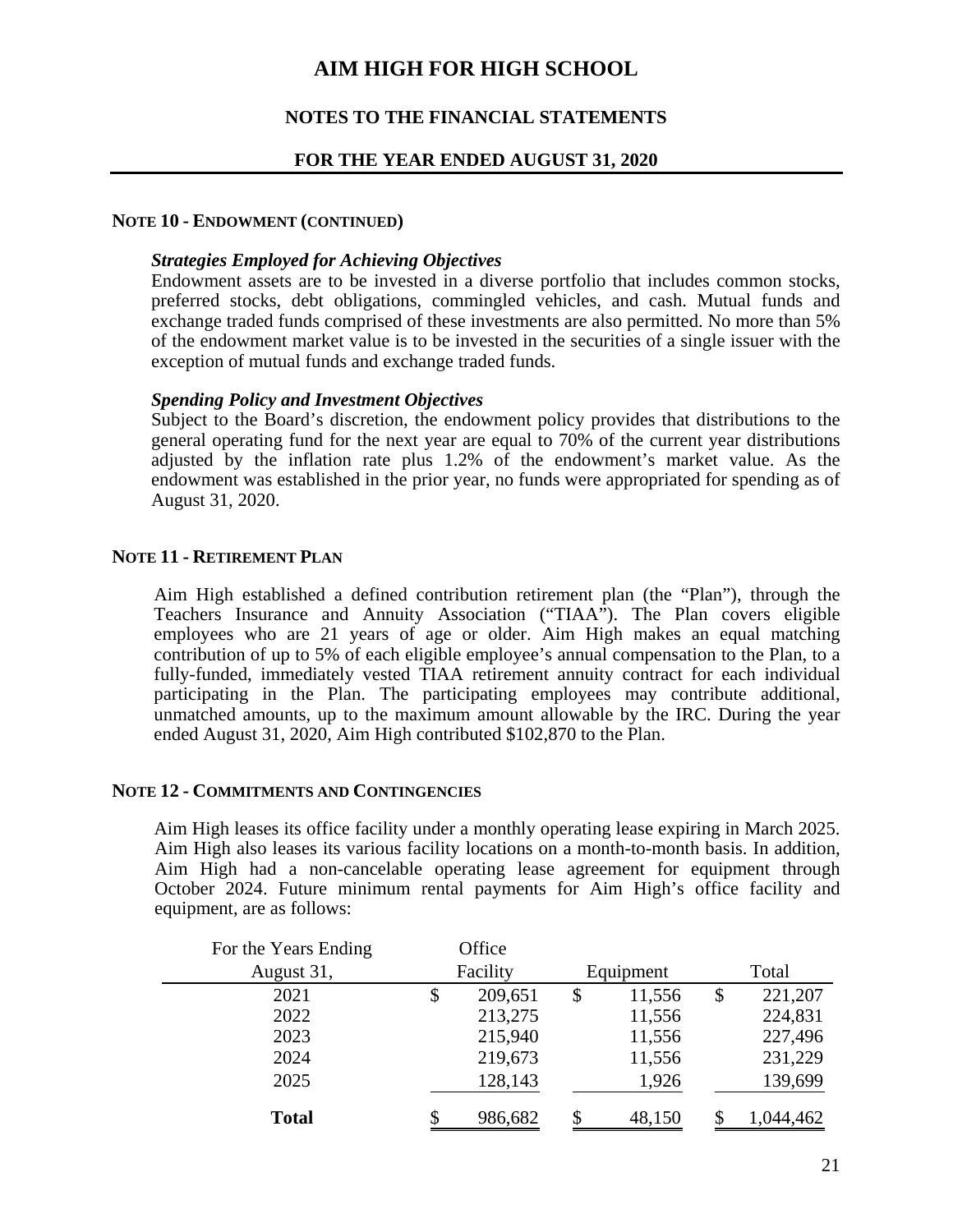## **NOTES TO THE FINANCIAL STATEMENTS**

## **FOR THE YEAR ENDED AUGUST 31, 2020**

#### **NOTE 12 - COMMITMENTS AND CONTINGENCIES (CONTINUED)**

For the year ended August 31, 2020, total rent expense for office facility and equipment incurred by Aim High was \$204,188.

 Aim High is subleasing office space to two tenants. One of these tenants is a member of the Board of Directors. The Board member's lease is at a monthly amount of \$500. The lease agreement commenced in August 2011 and is on a month-to-month basis. During the year ended August 31, 2020, Aim High received \$54,227 of rental income, \$6,000 of which was received from the Board member.

Aim High receives funding under annual grants and contracts from local governmental agencies. If a significant reduction in the level of funding provided by these governmental agencies were to occur, it may have an effect on Aim High's programs and activities. Grants which are derived from restricted funding provided by government grants and contracts, are subject to audit by the governmental agencies. Should such an audit disclose unallowed costs, Aim High may be liable to the funding agency for reimbursement of such costs. In management's opinion, the effect of any potential unallowed costs would be immaterial to the financial statements as of August 31, 2020, and for the year then ended.

## **NOTE 13 - LIQUIDITY AND FINANCIAL RESOURCES**

Aim High regularly monitors liquidity required to meet its annual operating needs and other contractual commitments, while also striving to preserve the principal and return on investment of its funds. To meet liquidity needs, Aim High has cash and cash equivalents available. Contributions receivable that are considered current are expected to be collected from donors within one year from the date of the statement of financial position, however some amounts are donor-restricted.

The Board of Directors meet quarterly to review Aim High's statement of financial position and discuss what may be a reasonable cash position to maintain.